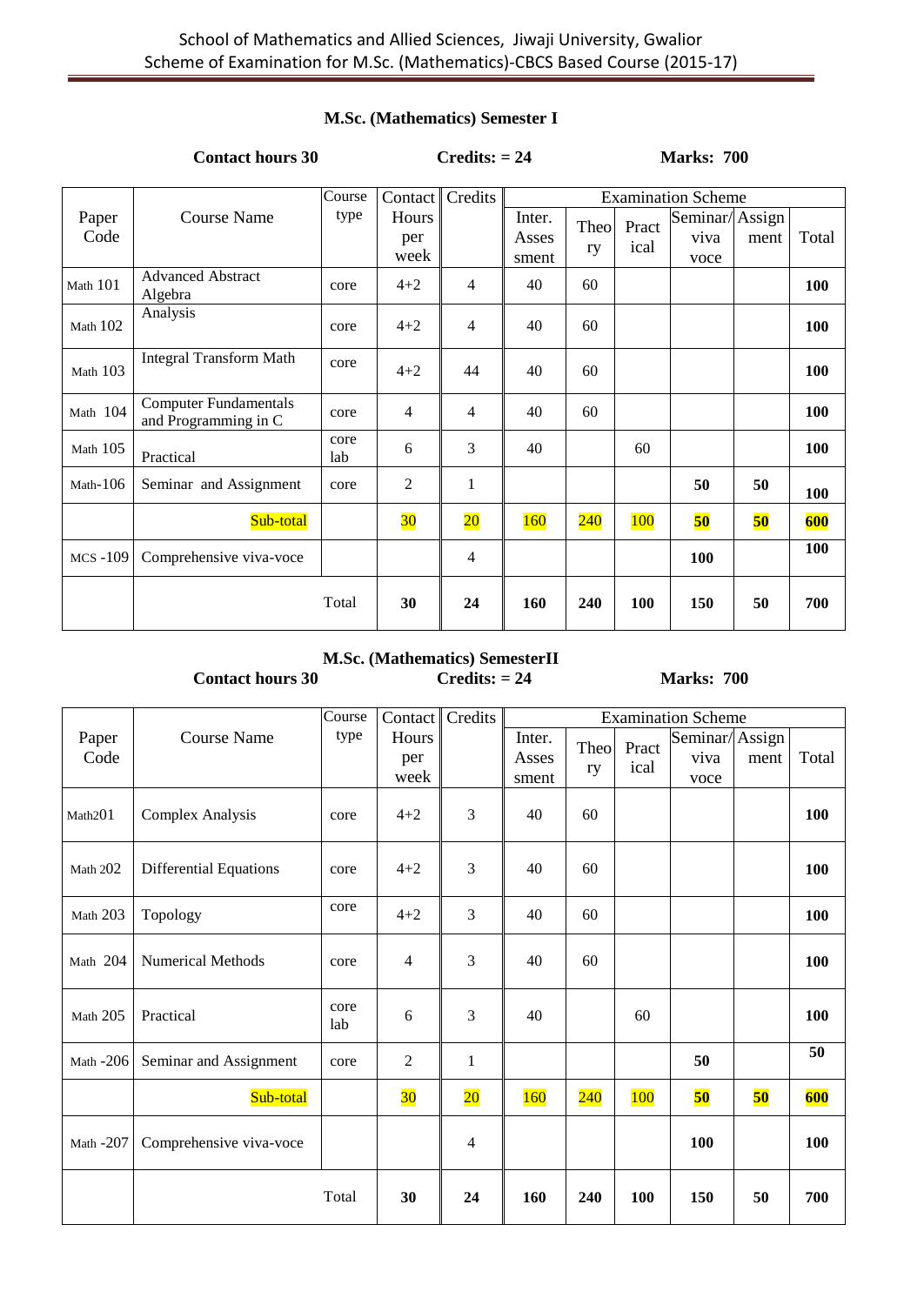## **M.Sc. (Mathematics) Semester III**

**Contact hours 30 Credits: = 24 Marks: 700** 

|             |                                                                 | Course      | Contact                     | Credits         | <b>Examination Scheme</b> |            |               |                                |      |       |
|-------------|-----------------------------------------------------------------|-------------|-----------------------------|-----------------|---------------------------|------------|---------------|--------------------------------|------|-------|
|             | <b>Course Name</b>                                              | type        | <b>Hours</b><br>per<br>week |                 | Inter.<br>Asses<br>sment  | Theo<br>ry | Pract<br>ical | Seminar/Assign<br>viva<br>voce | ment | Total |
| Math301     | <b>Functional Analysis</b>                                      | core        | $4 + 2$                     | 4               | 40                        | 60         |               |                                |      | 100   |
| Math 302    | <b>Integral Equations and</b><br><b>Boundary Value Problems</b> | core        | $4 + 2$                     | 4               | 40                        | 60         |               |                                |      | 100   |
| Math 303    | <b>Operations Research</b>                                      | EC/EG       | $4 + 2$                     | 4               | 40                        | 60         |               |                                |      | 100   |
| Math 304    | <b>Mathematical Biology</b>                                     | EC          | $4 + 2$                     | 4               | 40                        | 60         |               |                                |      | 100   |
| Math 305    | <b>Advanced Numerical</b><br>Methods                            | EC          | $4 + 2$                     | 4               | 40                        | 60         |               |                                |      | 100   |
| Math 306    | Practical                                                       | Core<br>lab | 6                           | 3               |                           |            |               |                                |      |       |
| Math 307    | Seminar and Assignment                                          | core        | $\overline{c}$              | $\mathbf{1}$    |                           |            |               | 50                             | 50   | 100   |
|             | Sub-total                                                       |             | 30                          | $\overline{20}$ | <b>160</b>                | 240        | <b>100</b>    | 50                             | 50   | 600   |
| Math<br>308 | Comprehensive viva-voce                                         |             |                             | 4               |                           |            |               | 100                            |      | 100   |
|             |                                                                 | Total       | 30                          | 24              | 160                       | 240        | 100           | 150                            | 50   | 700   |

Note: Out of three Elective (centric/ generic) any two are to be chosen.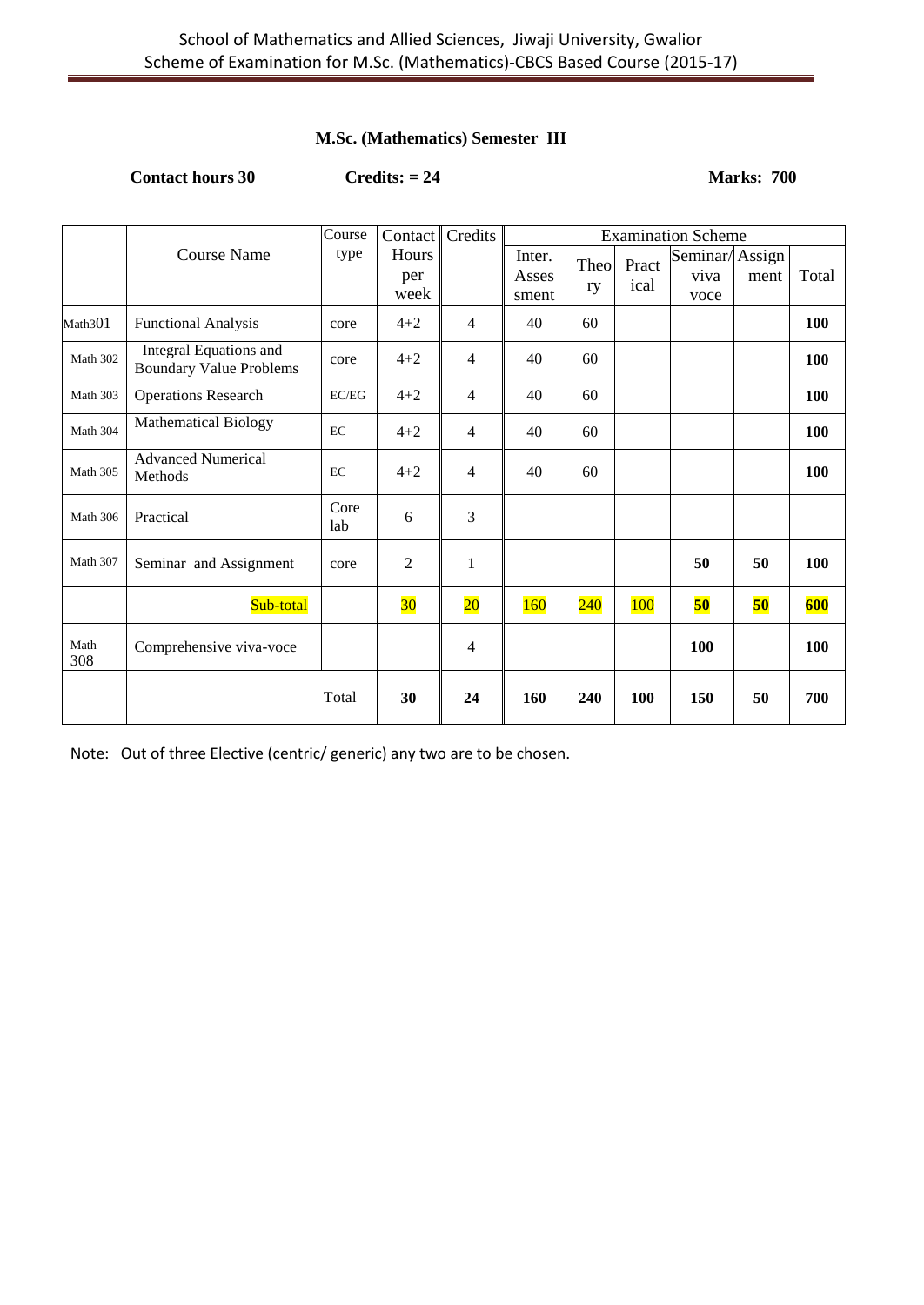#### **M.Sc. (Mathematics) Semester IV**

|               | <b>Contact hours 30</b>                           |                                      | $Credits: = 24$                 |                          |                          | <b>Marks: 700</b> |               |                                                             |      |            |
|---------------|---------------------------------------------------|--------------------------------------|---------------------------------|--------------------------|--------------------------|-------------------|---------------|-------------------------------------------------------------|------|------------|
| Paper<br>Code | <b>Course Name</b>                                | $\overline{\mathrm{Course}}$<br>type | Contact<br>Hours<br>per<br>week | Credits                  | Inter.<br>Asses<br>sment | Theo<br>ry        | Pract<br>ical | <b>Examination Scheme</b><br>Seminar/Assign<br>viva<br>voce | ment | Total      |
| Math401       | Partial Differential Equation                     | core                                 | $4 + 2$                         | 4                        | 40                       | 60                |               |                                                             |      | 100        |
| Math402       | <b>Advanced Functional</b><br>Analysis            | EC                                   | $4 + 2$                         | 4                        | 40                       | 60                |               |                                                             |      | 100        |
| Math403       | Wavelets                                          | EC                                   | $4 + 2$                         | 4                        | 40                       | 60                |               |                                                             |      | 100        |
| Math404       | Mathematics of Finance &<br>Insurance             | EC                                   | $4 + 2$                         | $\overline{4}$           | 40                       | 60                |               |                                                             |      | 100        |
| Math405       | Fuzzy Sets and their<br>Application               | EC                                   | $4 + 2$                         | 4                        | 40                       | 60                |               |                                                             |      | 100        |
| Math406       | <b>Advanced Graph Theory</b>                      | EC                                   | $4 + 2$                         | $\overline{\mathcal{L}}$ | 40                       | 60                |               |                                                             |      | <b>100</b> |
| Math407       | <b>Biomechanics</b>                               | EC                                   | $4 + 2$                         | 4                        | 40                       | 60                |               |                                                             |      | 100        |
| Math 408      | <b>Advanced Mathematical</b><br><b>Statistics</b> | EC/EG                                | $4 + 2$                         | $\overline{4}$           | 40                       | 60                |               |                                                             |      | 100        |
| Math409       | <b>Discrete Mathematical</b><br><b>Structures</b> | $\rm EC$                             | $4 + 2$                         | $\overline{4}$           | 40                       | 60                |               |                                                             |      | 100        |
| Math410       | <b>Special Functions</b>                          | EC                                   | 3                               | 4                        |                          |                   | 60            |                                                             |      |            |
| Math 411      | Practical                                         | core<br>lab                          | 3                               | $\overline{4}$           |                          | 10                |               | 100                                                         |      | 200        |
| Math 412      | Seminar and Assignment                            | core                                 | $\overline{c}$                  | 1                        |                          |                   |               | $\overline{50}$                                             | 50   | <b>100</b> |
|               | Sub-total                                         |                                      | 30 <sub>o</sub>                 | $\overline{20}$          | <b>160</b>               | 240               | 100           | 50                                                          | 50   | 700        |
| Math 413      | Comprehensive viva-voce                           |                                      |                                 | $\overline{4}$           |                          |                   |               | 100                                                         |      | 100        |
|               |                                                   | Total                                | 30                              | 24                       | 160                      | 240               | 100           | 150                                                         | 50   | 700        |

Note: Out of nine elective (centric/ generic) any three are to be chosen. One of the elective papers can also be chosen from the other generic papers offered by the faculty of science.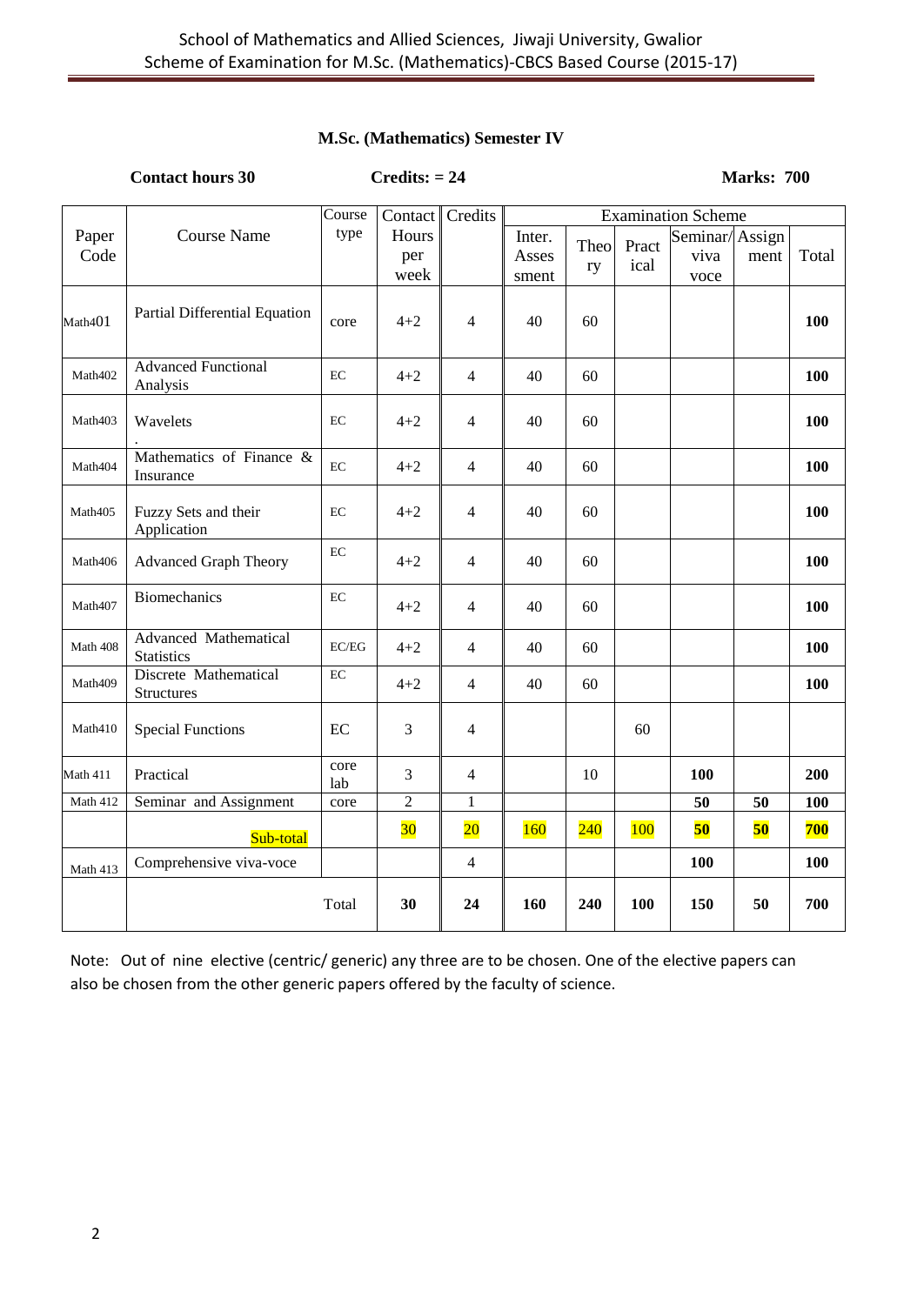## *M.Sc. (Mathematics)-CBCS Based Course Session 2015-2017*

| Semester-I      |                                                 |          |
|-----------------|-------------------------------------------------|----------|
| <b>Math 101</b> | Advanced Abstract Algebra                       | (60, 40) |
| <b>Math 102</b> | Analysis                                        | (60, 40) |
| <b>Math 103</b> | <b>Integral Transform</b>                       | (60, 40) |
|                 | Any one of the following                        |          |
| Math 104        | Computer Fundamentals and Programming in C      | (60, 40) |
| <b>Math 105</b> | <i>Mechanics</i>                                | (60, 40) |
| <b>Math 106</b> | Practical lab: Practicals with programming in C | (60, 40) |
| <b>Math 107</b> | Seminar and Assignment                          | (50, 50) |
| <b>Math 108</b> | Comprehensive viva-voce                         | (100)    |
|                 |                                                 |          |

## *Semester-II*

| Math 201 | Complex Analysis                                      | (60, 40)  |
|----------|-------------------------------------------------------|-----------|
| Math 202 | Differential Equations                                | (60, 40)  |
| Math 203 | <b>Integral Equations and Boundary Value Problems</b> | (60, 40)  |
|          | Any one of the following                              |           |
| Math 204 | <b>Numerical Methods (optional)</b>                   | (60, 40)  |
| Math 205 | <b>Fluid Mechanics (optional)</b>                     | ((60, 40) |
| Math 206 | Practical lab: Practicals with                        |           |
|          | Programming in $C++$                                  | (60, 40)  |
| Math 207 | Practical lab: Practicals with programming in C       | (60, 40)  |
| Math 208 | Seminar and Assignment                                | (50, 50)  |
| Math 209 | Comprehensive viva-voce                               | (100)     |

## *Semester-III*

| <b>Math 301</b> | <b>Functional Analysis</b>                   | (60, 40) |
|-----------------|----------------------------------------------|----------|
| <b>Math 302</b> | Topology                                     | (60, 40) |
|                 | Any two of the following                     |          |
| Math 303        | <b>Operations Research (optional)</b>        | (60, 40) |
| <b>Math 304</b> | <b>Mathematical Biology (optional)</b>       | (60, 40) |
| <b>Math 305</b> | <b>Advanced Numerical Methods (optional)</b> | (60, 40) |
| <b>Math 306</b> | Practical lab: Practicals based on           |          |
|                 | Optional papers offered by the students      | (60, 40) |
| <b>Math 307</b> | Seminar and Assignment                       | (50, 50) |
| <b>Math 308</b> | Comprehensive viva-voce                      | (100)    |

#### *Semester-IV*

| <b>Math 401</b> | <b>Partial Differential Equation</b>    | (60, 40) |
|-----------------|-----------------------------------------|----------|
|                 | Any three of the following              |          |
| <b>Math 402</b> | <b>Advanced Functional Analysis</b>     | (60, 40) |
| <b>Math 403</b> | Wavelets                                | (60, 40) |
| Math 404        | Mathematics of Finance & Insurance      | (60, 40) |
| <b>Math 405</b> | <b>Fuzzy Sets and their Application</b> | (60, 40) |
| Math 406        | <b>Advanced Graph Theory</b>            | (60, 40) |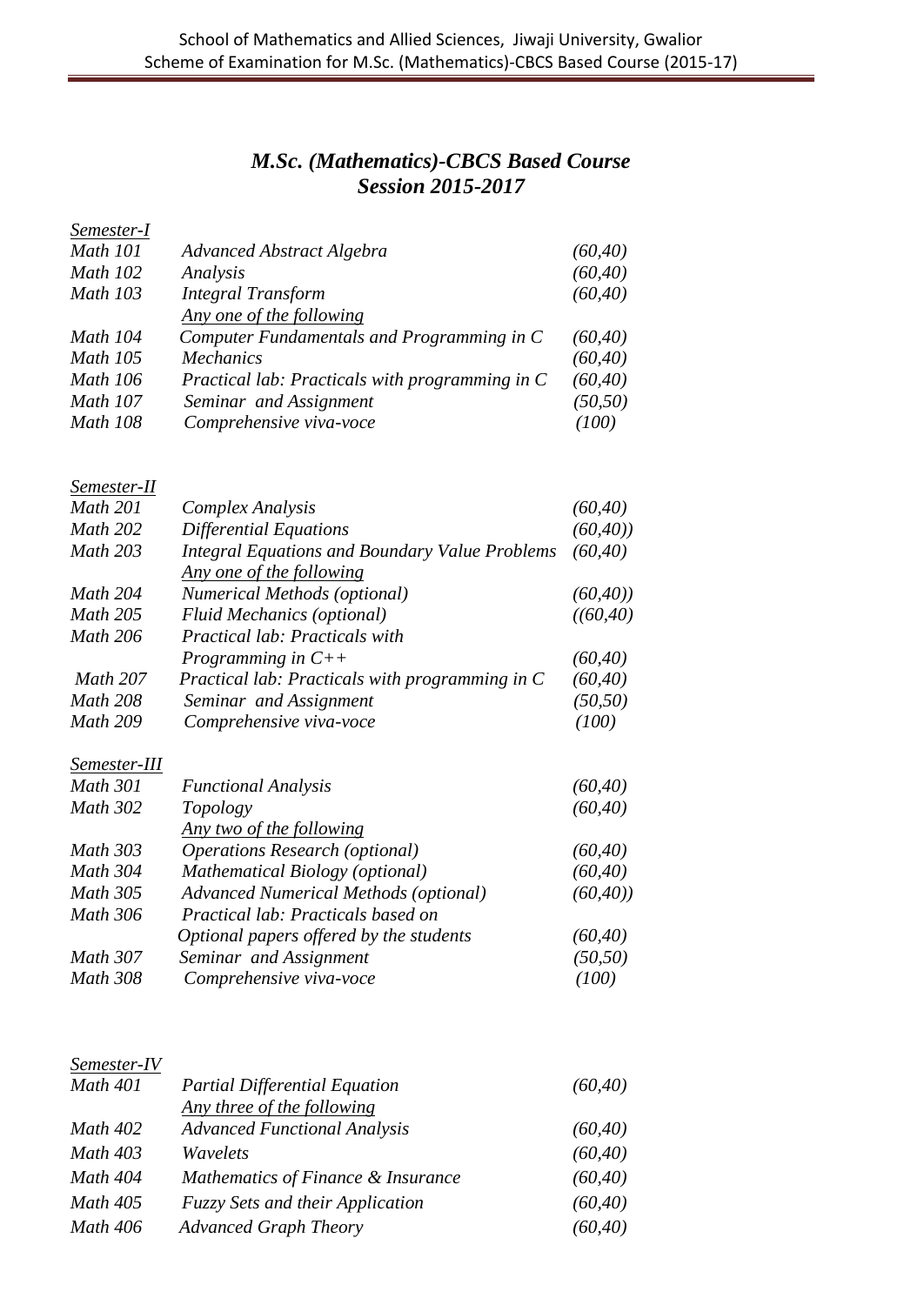| Math 407        | <b>Biomechanics</b>                     | (60, 40) |
|-----------------|-----------------------------------------|----------|
| <b>Math 408</b> | <b>Advanced Mathematical Statistics</b> | (60, 40) |
| Math 409        | <b>Discrete Mathematical Structures</b> | (60, 40) |
| <b>Math 410</b> | <b>Special Functions</b>                | (60, 40) |
| <b>Math 411</b> | Practical lab: Practicals based on      |          |
|                 | Numerical solution of PDE's             | (60, 40) |
| <b>Math 412</b> | Seminar and Assignment                  | (50, 50) |
| <b>Math 413</b> | Comprehensive viva-voce                 | (100)    |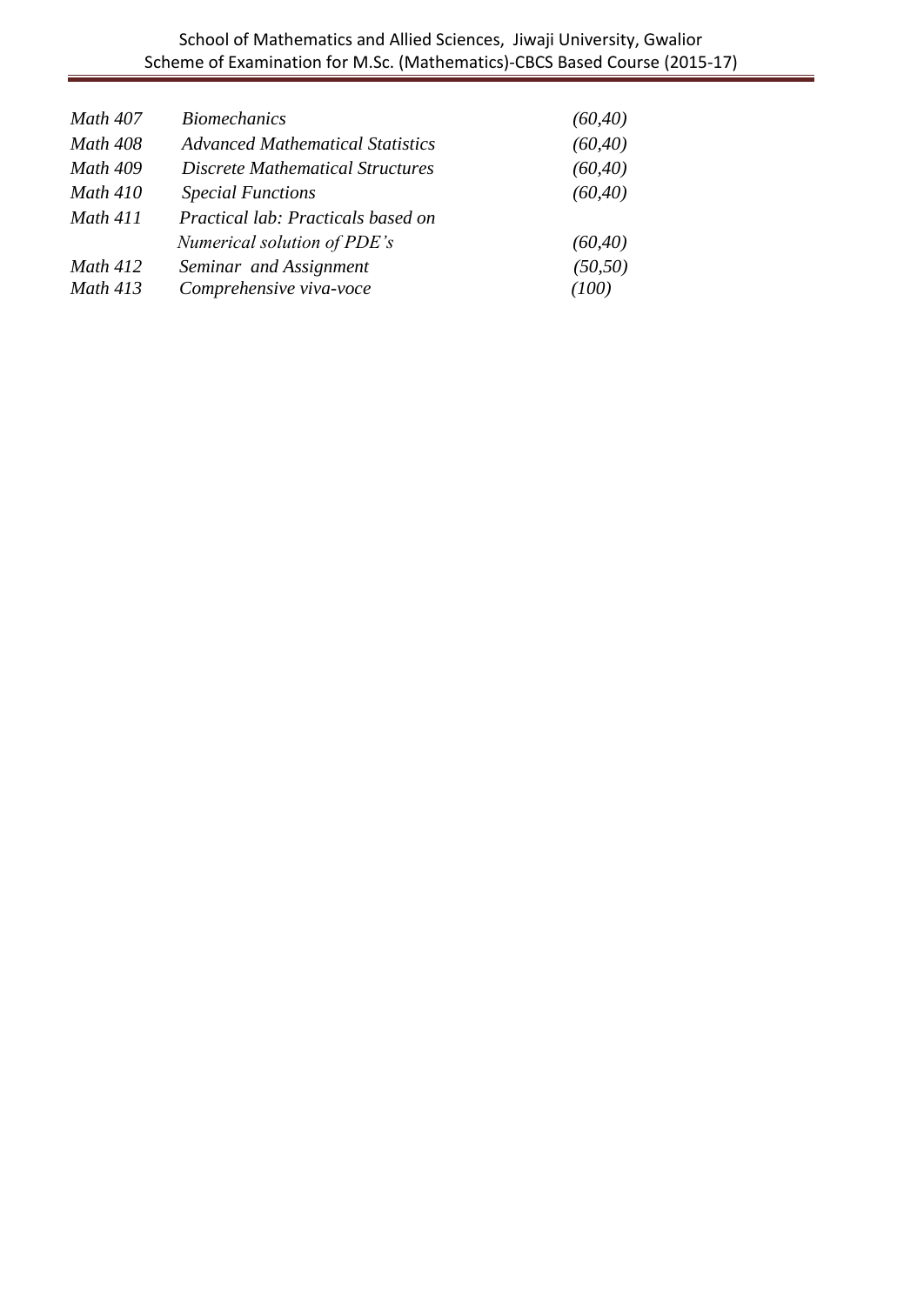## **Math 101 ADVANCED ABSTRACT ALGEBRA**

## **Unit-I**

Sylows First, Second and Third theorems, p-sylow Subgroups, Double cosets conjugate groups, Normal and Subnormal series, Composition series, Jordan Holder theorem, Solvable groups, and commutator subgroups.

## **Unit-II**

Modules, Cyclic modules, Simple modules, finitely generated modules, Fundamental structure theorem for finitely generated modules,

## **Unit-III**

Field theory, Extension fields, Algebraic Extensions, Roots of polynomials, Simple extension, Splitting fields.

#### **Unit-IV**

 Elements of Galois Theory, Fixed Fields, Normal extensions, Group of automorphisms, Galois group, Fundamental theorem of Galois theory.

## **Unit-V**

Canonical forms, Similarity of Linear Transformations, Invariant Subspaces, Nilpotent transformations, Reduction of triangular form, Invariants, Jordon blocks & Jordon normal forms, Rational Canonical form, Elementary divisors.

#### **Text Books :**

- 1. Topics in Algebra by I.N. Herstein, Wiley Eastern Ltd., New Delhi, 1975.
- 2. Basic Abstract Algebra (2<sup>nd</sup> Edition), Cambridge University Press, Indian Edition, 1997.
- 3. Algebra by M. Artin, Prentice-Hall of India1991.

- 1. Algebra by P.M. Cohn, Vols. I, II & III, John Wiley & Sons, 1982,1989,1991.
- 2. Basic Algebra, Vols. I & II by N. Jacobson, W.H. Freeman, 1980 (also published by Hindustan Publishing Company).
- 3. Galois theory by J.P. Escofier, GTM, Vol. 204, Springer, 2001.
- 4. Lectures on Modules and Rings by T.Y. Lam, GTM Vol. 189, Springer-Verlag, 1999.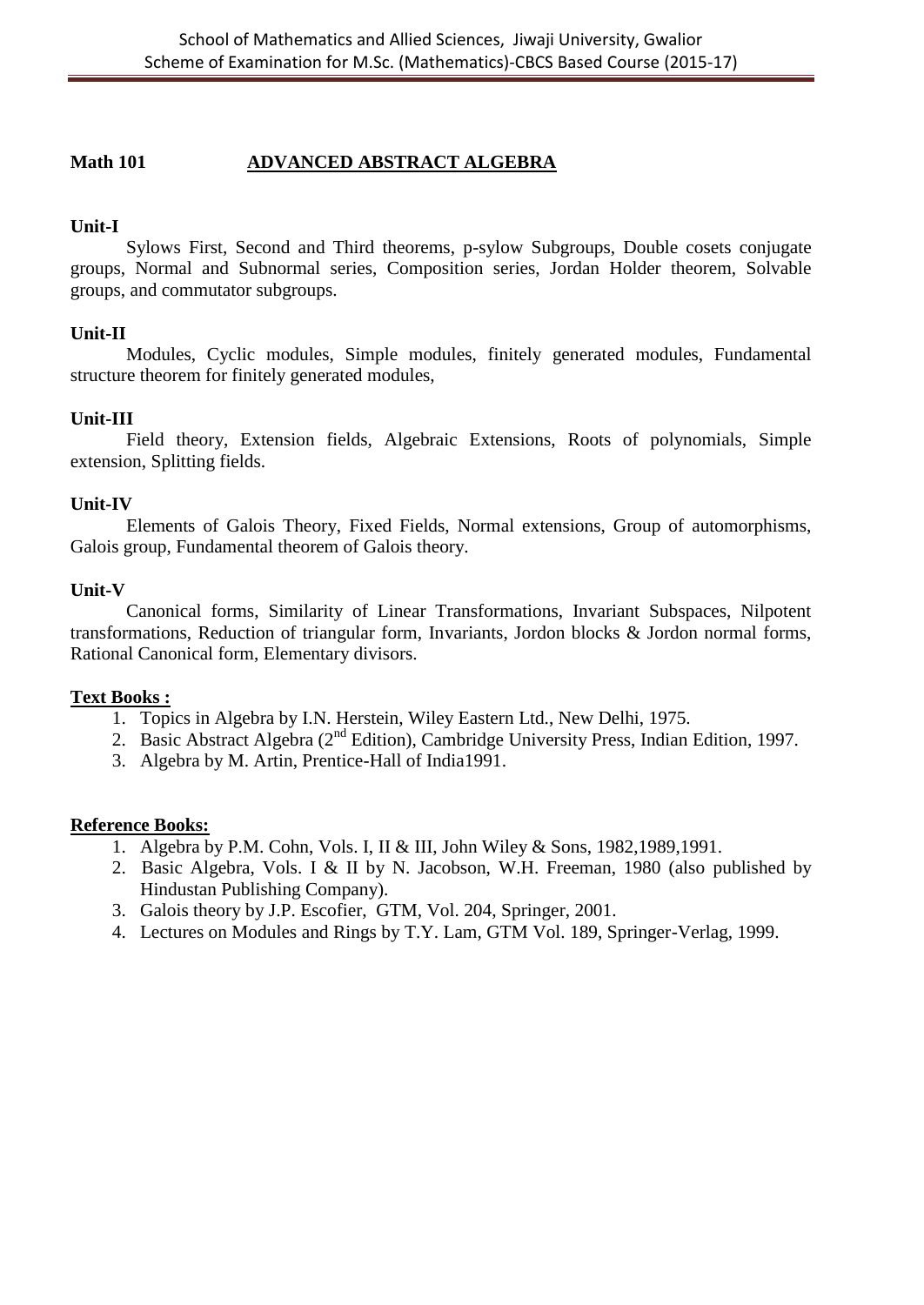## **Math 102 ANALYSIS**

## **Unit-I**

Metric spaces: compact sets, perfect sets, connected sets, compactness and completeness, limit and continuity of function defined on metric spaces, limits of functions, continuous functions.

## **Unit-II**

Continuity and Compactness, continuity and connectedness, monotonic functions: definition and existence of Riemann – Stieltjes integral, properties of the integral, integration and differentiation, the fundamental theorem of calculus, integration of vector-valued functions.

## **Unit–III**

Sequence & Series of function point wise & uniform Convergence, Cauchy Criterion for uniform Convergence, Weierstrass M-Test for uniform Convergence of Series, Uniform Convergence & Continuity, Uniform Convergence & R-S integral Uniform Convergence & differentiation, Weierstrass approximation Theorem.

## **Unit-IV**

Lebesgue outer measure, Measurable sets & its properties, Borel set & their measurability, Non-measurable set, measurable functions, characteristic function & simple function, Littlewood's three Principles.

#### **Unit-V**

 Lebesgue integral of bounded function over a set of finite measure, Integration of Non-negative function,The general Lebesgue integral, Monotonic Convergence Theorem, Lebesgue convergence Theorem, Fatou's Lemma.

#### **Text Books:**

- 1. Principles of Mathematical Analysis by Walter Rudin.
- 2. Real Analysis (UNIT IV & V) by H. L. Roydon.

- 1. Mathematical Analysis by Mullick & Arora, New Age International Publisher.
- 2. Lebsegue Measure & Integration by Jain & Gupta, New Age International Publishers.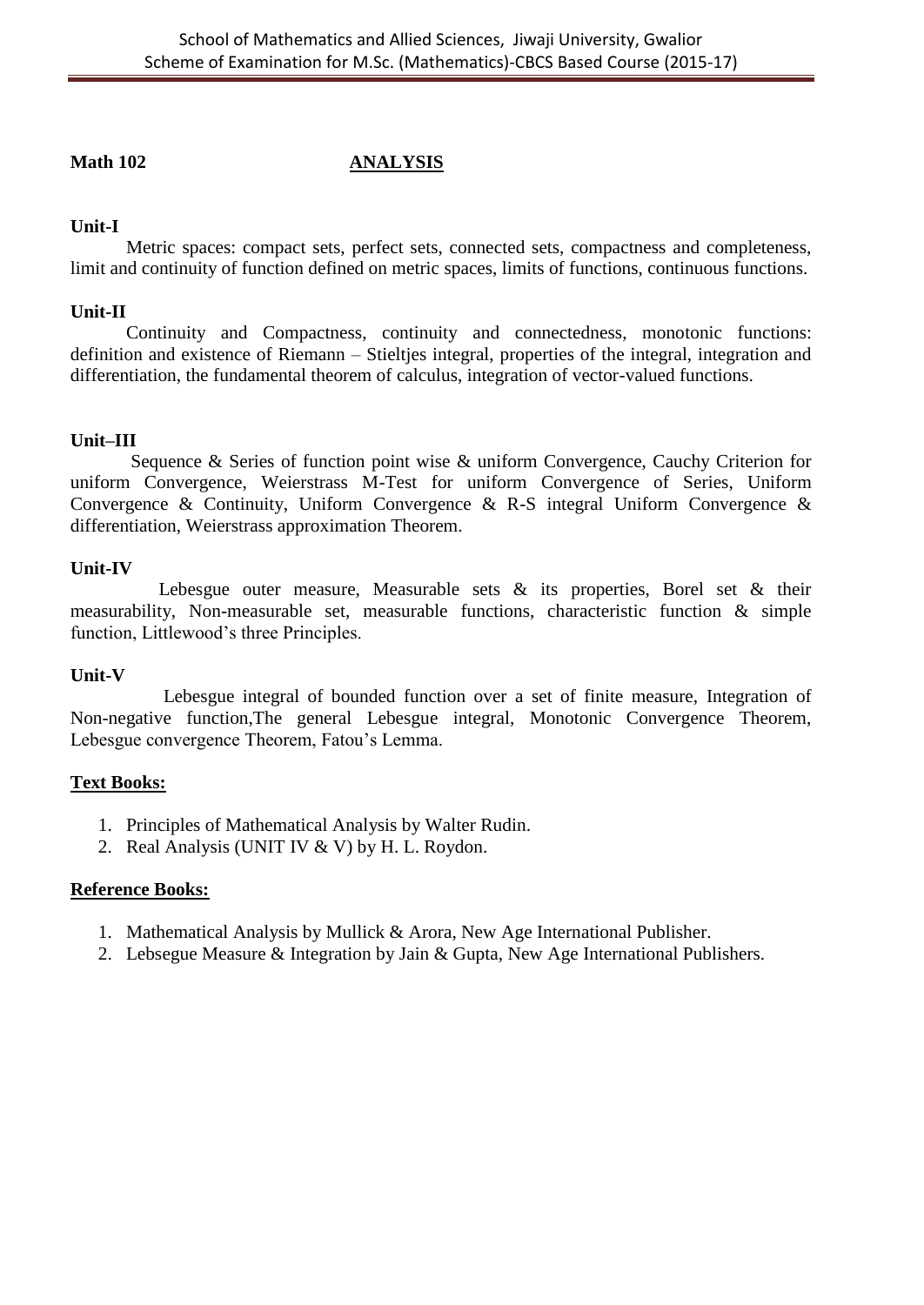# **Math 103 Integral Transforms**

## **Unit-I**

Laplace Transform, Properties of Laplace Transform, Laplace Transform of the derivatives of function, Inverse Laplace transform, Properties of inverse Laplace transform, Inverse Laplace transform of derivatives, convolution theorem, Heaviside's expansion theorem.

## **Unit-II**

Application of Laplace Transform to solution of differential equations; solutions of initial Value problems, Solution of differential equations with constant coefficients, Solution of system of two simultaneous differential equations, Application of Laplace Transform to the solution of integral equations with convolution type kernel.

## **Unit-III**

Applications of Laplace Transform to the solution of initial –boundary value problems-: Solution of Heat equation, Solution of wave equation, Solution of Laplace equation.

## **Unit-IV**

Fourier Transforms, Fourier sine transform, Fourier cosine transform, inverse Fourier Transform, Inverse Fourier sine Transform, Inverse Fourier cosine Transform, Properties of Fourier Transforms, Modulation theorem, Convolution theorem, Fourier Transform of the derivatives of functions, Parseval's identity.

#### **Unit-V**

Application of Fourier Transforms to the solution of initial –boundary value problems-: Solution of Heat equation, Solution of diffusion equation, Solution of wave equation, Solution of Laplace equation.

#### **Text Boks**

- 1. Integral Transforms by Vashishtha and Gupta.
- 2. Integral Transforms by Goyal and Gupta.

## **Reference Books**

1. Integral Transforms by Sneddon.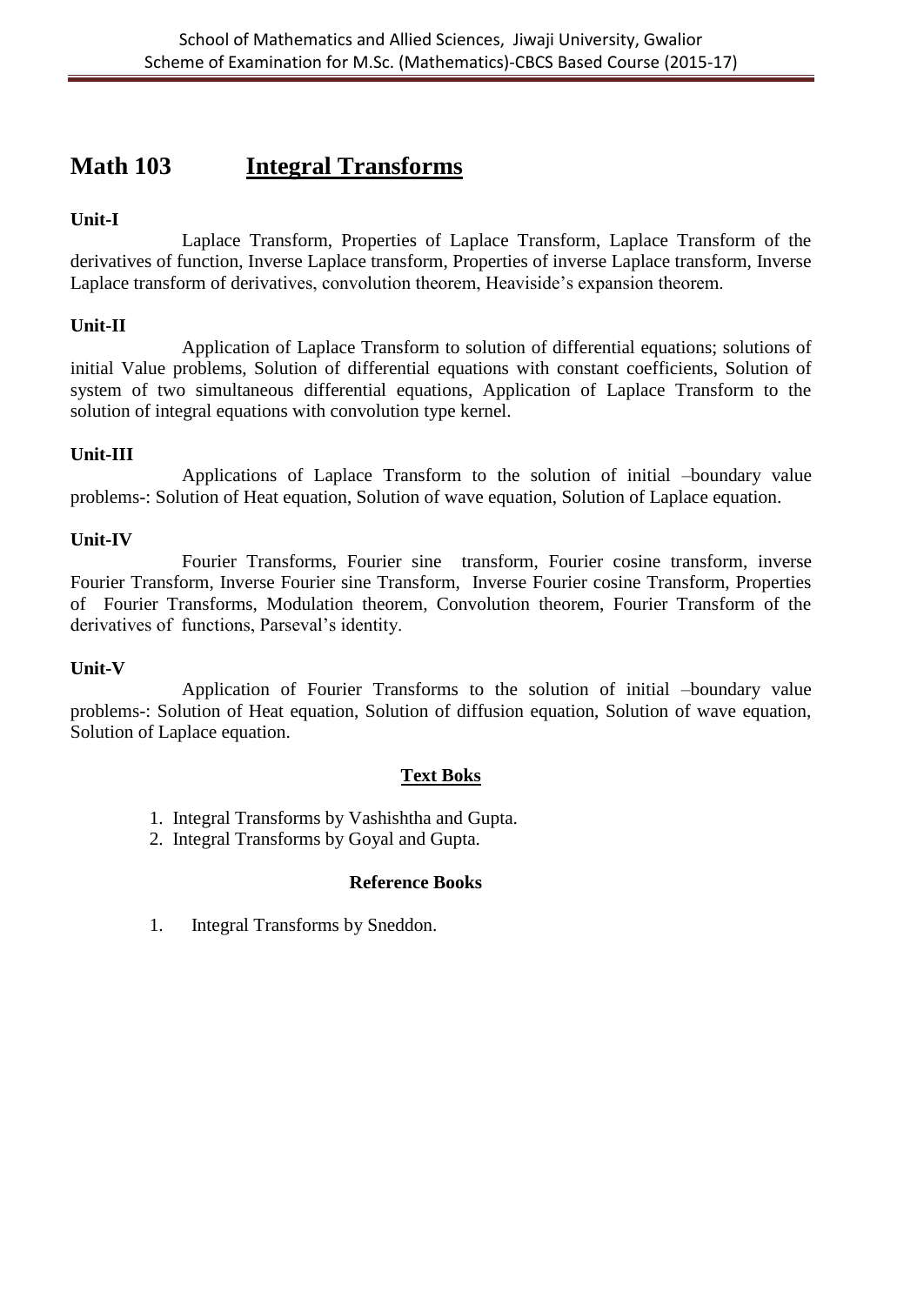## **Math 104 COMPUTER FUNDAMENTALS AND PROGRAMMING IN C**

## **UNIT-1**

An overview of functioning of a computer system, Components of a computer system, I/O and auxiliary storage devices ,machine and high level languages, assembler ,compiler and interpreters, flow charts and pseudo codes, Basic concepts of operating system.

## **Unit-II**

Introduction to C Essentials – Programs development, Functions. Anatomy of a Function. Variables and Constants Expressions. Assignment Statements, Scalar Data types – Declarations, Different Types of integers. Different kinds of Integer Constants Floating – point type Initialization, mixing types Explicit conversions – casts Enumeration Types. the void data type, Type definitions.

#### **Unit-III**

Operators and expression in C-Precedence and associativity, Control flow statements Conditional branching, the switch statement, looping, nested loops, the break and continue statement, the go to statement, infinite loops.

#### **Unit-IV**

Arrays and multidimensional arrays. Storage classes-fixed vs. automatic duration scope, global variable the register specifier, Functions –user defined and library function, Introduction to pointers, structures and unions.

#### **Unit-V**

Introduction to C++: Declaration & Definition of Variables, Data Types, Operators, OOPS Fundamentals: OOPS Versus procedural programming, OOPS terminology, Data abstraction, Data hiding, Encapsulation, Class, Object, Inheritance, Polymorphism.

## **Text books:**

- 1. Computer fundamental by Rajaraman
- 2. Operating systems concepts by Peterson
- 3. Programming in ANSI C by E. Balaguruswamy, Tata-McGraw Hill, New Delhi.
- 4. Programming in C++ by E. Balaguruswamy, Tata-McGraw Hill, New Delhi.
- 5. Schaum's outline series.

#### **Reference Books:**

1 Let us C by Y. Kanetkar.

 2 Brain W Kernigham & Dennis M Ritchie the C Programmed language 2<sup>nd</sup> edition (ANSI features), Prentice Hall 1989.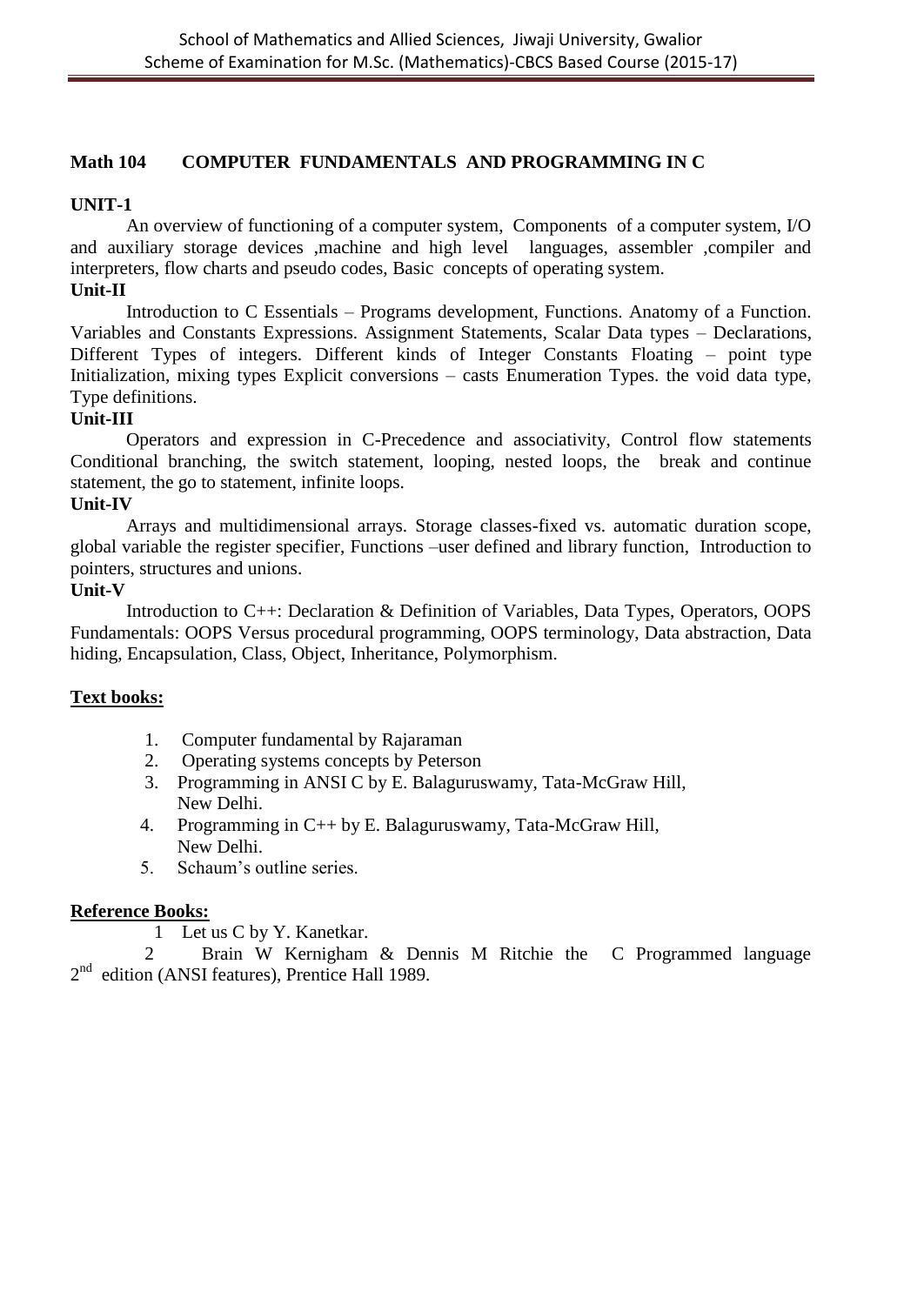## **Math 105 MECHANICS**

## **Unit-I**

Generalized coordinates, Holonomic and Non–holonomic systems, Scleronomic and Rheonomic systems, Generalized potential. Lagrange's equations of first kind. Lagrange's equations of second Kind, Uniqueness of solution, Energy, equation for conservative fields, Hamilton's variables, Donkin's theorem, Hamilton canonical equations.

## **Unit-II**

Cyclic coordinates, Routh's equations, Poisson's Bracket, Poisson's identity, Jacobi-Poisson Theorem, Motivating Problems of calculus of variations, Shortest distance, Minimum surface of revolution, Brachistochorone Problems, Isoperimetric problems, Geodesic.

## **Unit-III**

Fundamental lemma of calculus of variation, Euler's equation for one dependent function, Generalization of Euler's equations to (i) 'n' dependent functions, (ii) higher order derivatives.

## **Unit-IV**

Conditional extremum under geometric constraints and under integral constraints, Hamilton's Principle, Principle of least action. Poincare Cartan integral invariant, Whittaker's equations, Jacobi''s equations, Statement of Lee Hwa chung's theorem.

## **Unit-V**

Hamilton-Jacobi equation, Jacobi theorem, Method of separation of Variables, Lagrange Brackets, Condition of canonical character of a transformation in terms of Lagrange brackets and Poisson brackets, Invariance of Lagrange brackets and Poisson brackets under canonical transformations.

## **Text Books:**

- 1. Calculus of Variation by I.M. Gelfand and S.V. Fomin, Prentice Hall.
- 2. Analytical Mechanics by Louis N. Hand and Janet D. Finch, Cambridge University, Press, 1998.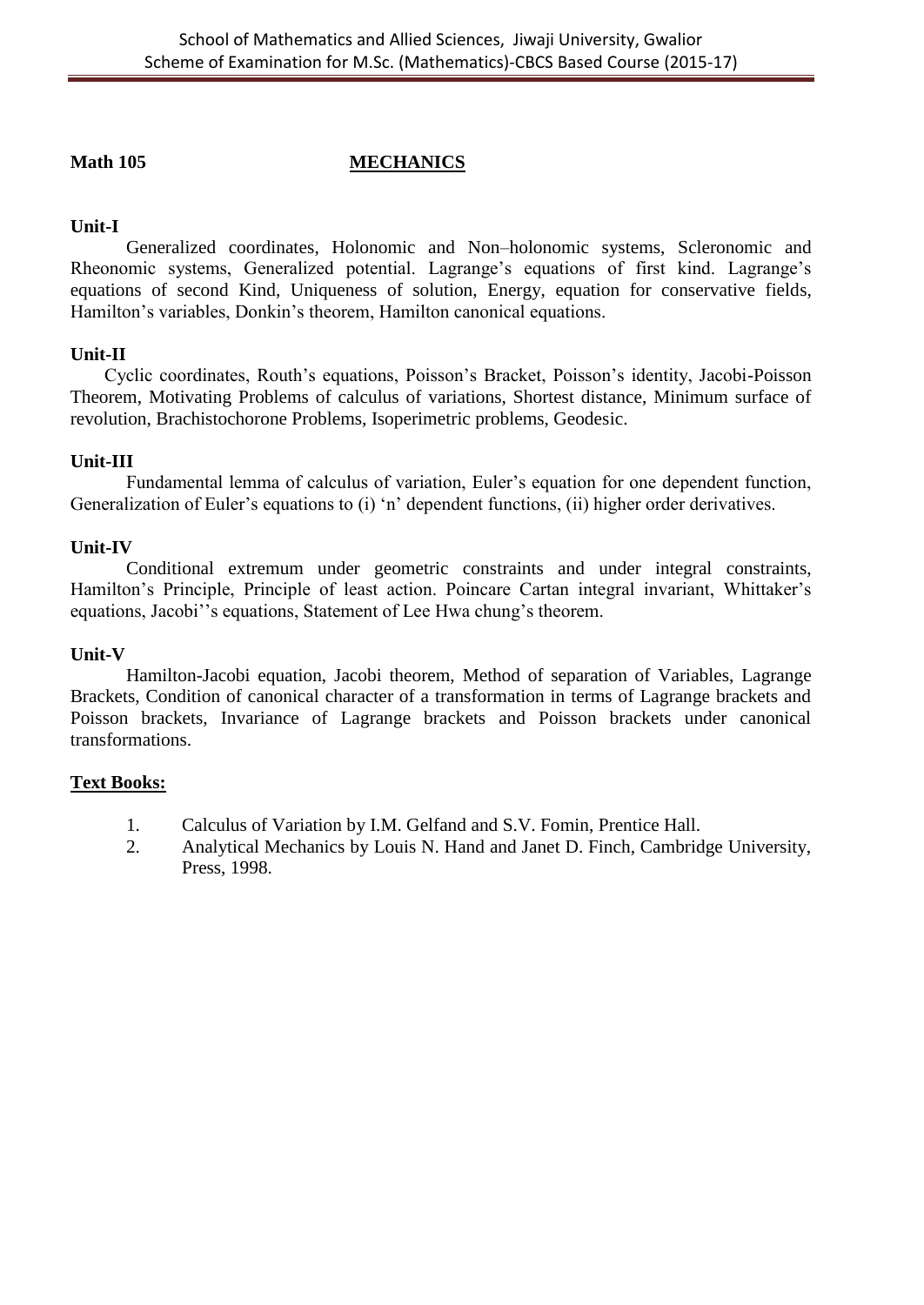## **Math 201 COMPLEX ANALYSIS**

## **Unit-I**

Functions of Complex Variables, Limit and Continuity Differentiability, Power Series as an Analytic Function, Exponential and Trigonometric Functions, Complex Logarithms, Zeros of Analytic Functions.

## **Unit-II**

Complex Integration, Curves in the Complex Plane , Basic Properties of Complex Integral, Winding Number of a Curve, Cauchy – Goursat Theorem, Cauchy's Integral formula, Morera's Theorem, Laurent's Series.

## **Unit-III**

 Maximum Modulus Principle, Schwarz Lemma, Bilinear Transformations, Mobius Transformation, Cross Ratio, Fixed Point, Conformal Mapping Liouville's theorem, **Unit-IV** 

Isolated and Non-isolated Singularities, Removable Singularty, Poles, Singularty at Infinity , Calculus of Residues, Residue at Finite Point, Residue at the Point at Infinity, Residue Theorem, Number of Zeros and Poles, Rouche's Theorem, Hurwitz's Theorem.

## **Unit-V**

Evaluation of certain Integrals, Integrals of Type $\int_{\alpha}^{2}$  $\int_{\alpha}^{2n+u} R(cos\theta, sin\theta) d\theta$ , Integrals of Type  $\int_{-\infty}^{\infty} f(x) dx$ , Integrals of Type  $\int_{-\infty}^{\infty} g(x) \cos mx dx$ , Singularities on Real Axis

## **Text Book:**

.

1. Foundation of Complex Analysis by S. Ponnusamy, Narosa Publishing House, 1997.

- 1. Introduction to Complex Analysis by H.A. Priestly, Clarendon Press, Oxford, 1990.
- 2. Function of one Complex Variable by J.B. Conway, Springer-Verlag. International student-Edition, Narosa Publishing House, 1980.
- 3. Complex Analysis by L.V. Ahlfors, McGraw-Hill, 1979.
- 1. Real and Complex Analysis by Walter Rudin, McGraw-Hill Book Co., 1966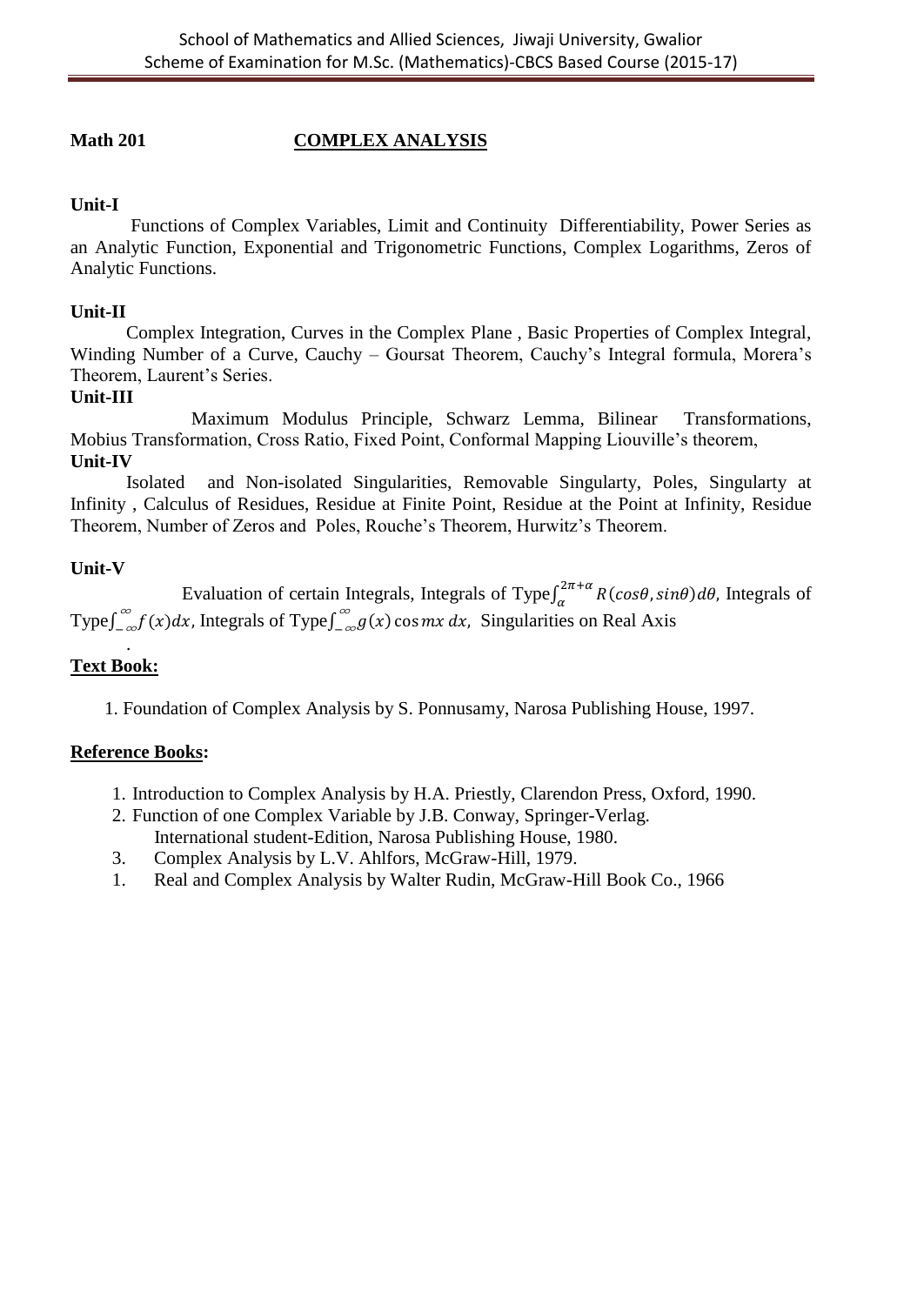## **Math 202 DIFFERENTIAL EQUATIONS**

#### **Unit-1.**

 Preliminaries-Initial value problem and the equivalent integral equation, System of first order ordinary differential equations, concepts of local existence, Existence and uniqueness of solutions of scalar differential Equations, Peano's existence theorem and corollary for scalar case, system of differential Equations, Ascoli-Arzela theorem (Statement only) , Picard-Lindelof theorem, Peano's existence theorem and corollary for vector case.

#### **Unit- 2**

 Differential Inequalities and integral inequalities –Gronwall's inequality, Maximal and Minimal solutions, differential inequalities, Lower and upper function.

#### **Unit- 3**

 Linear systems of differential equation, characteristic polynomials eigen values, eigen vectors, linear homogenous systems and their properties, wronskian, fundamental matrix, Abel-Liouville formula, periodic linear system and Floquet's theorem, Inhomogeous linear systems and variation of constants formula.

#### **Unit- 4**

 Poincare- Bendixson Theory –Autonomous systems, Poincare-Bendixson theorem (statement only), Stability of periodic solutions, foci, nodes and saddle points. Automomous system of ordinary differential equations, Phase Plane, critical points, Stability, Critical Points and Stability of linear systems, Stability by Liapunov's direct method, Lyapunov functions.

#### **Unit-5**

 Bifurcation of Fixed Points of Ordinary differential Equation, A Zero Eigenvalue; Examples, What is a "Bifurcation of a Fixed Point",The saddle –Node Bifurcation, The Transcritical Bifurcation, The Pitchfork Bifurcation,A Pure Imaginary Pair of eigenvalues.The Poincare- Andronov –Hopf Bifurcation.

#### **Text Books:**

- 1. Ordinary Differential Equations by M.Rama Mohan Rao, East-West Press.
- 2. Introduction to Applied Nonlinear Dynamical Systems and chaos by Stephen Wiggins, Springer, New York.

- 1. Ordinary Differential Equations by P. Hartman, John wiley.
- 2. Theory of Ordinary Differential Equations by E.A.Coddington and DSN, Levinson, McGraw Hill, NY.
- 3. Differential Equations with Applications and Historical note by G.F.Simmons, Tata McGraw Hill.
- 4. Ordinary Differentions by W.T. Reid, John Wiley & Sons, NY.
- 5. Differential Equations and Dynamical Systems, by Lawrence Perko, Springer, Newyork.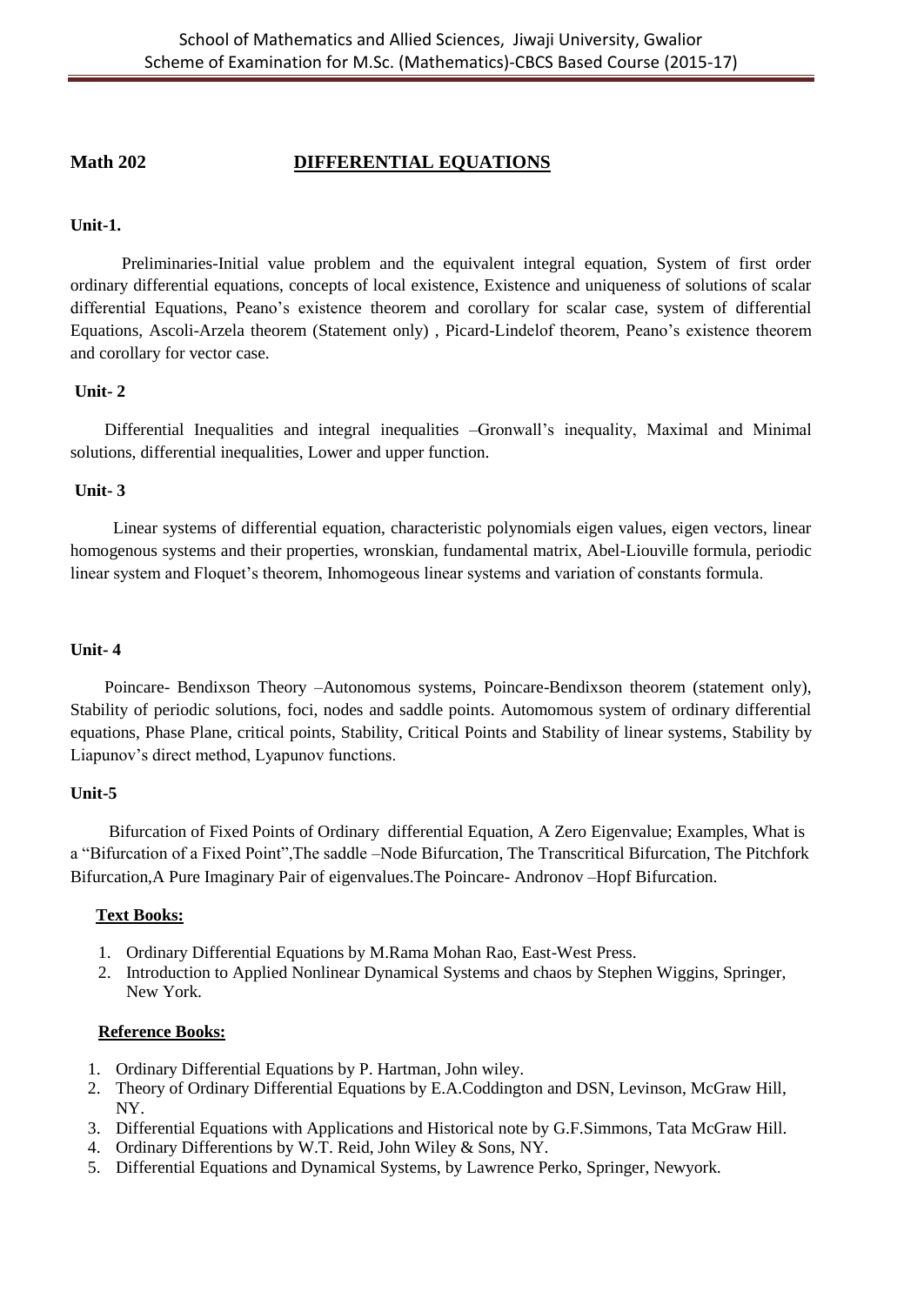## **Math 203 INTEGRAL EQUATIONS AND BOUNDARY VALUE PROBLEMS**

## **Unit-I**

Definitions of integral equations and their classification, solution of integral equation, Fredholm integral equations of second kind with separable kernels, solution of Fredholm integral equation with separable kernel, method of successive approximations.

## **Unit-II**

Method of successive substitutions, Iterative scheme for Fredholm integral equations of the second kind, resolvent kernel and its results, application of iterative scheme to Volterra integral equations of the second kind.

## **Unit-III**

Conversion of initial value problem to volterra integral equation and conversion of boundary value problem to Fredholm integral equation. Conversion of Fredholm integral equation to boundary value problems and conversion of Volterra integral equation to initial value problem. **Unit-IV**

Orthonormal system of functions, symmetric kernels, fundamental properties of Eigen values and Eigen functions Green's function, for symmetric kernels, Hilbert Schmidt theory and solutions of Fredholm integral equations with symmetric kernels.

#### **Unit-V**

Definition of a boundary value problem for an ordinary differential equation of the second order, Dirac delta function, Green's function, Green's function approach to reduce boundary value problems of a differential equation with homogeneous boundary conditions to integral equations.

## **Text Books:**

- 1. Linear Integral Equation Theory and Techniques by R.P. Kanwal, Academic Press, New York, 1971.
- 2. Linear Integral Equation (translated from Russian) by S.G. Mikhlin, Hindustan book Agency, 1960.

#### **Reference Books:**

1. Boundary value problems of Mathematical Physics by I. Stakgold, Vol.I, II, Mac Millan, 1969.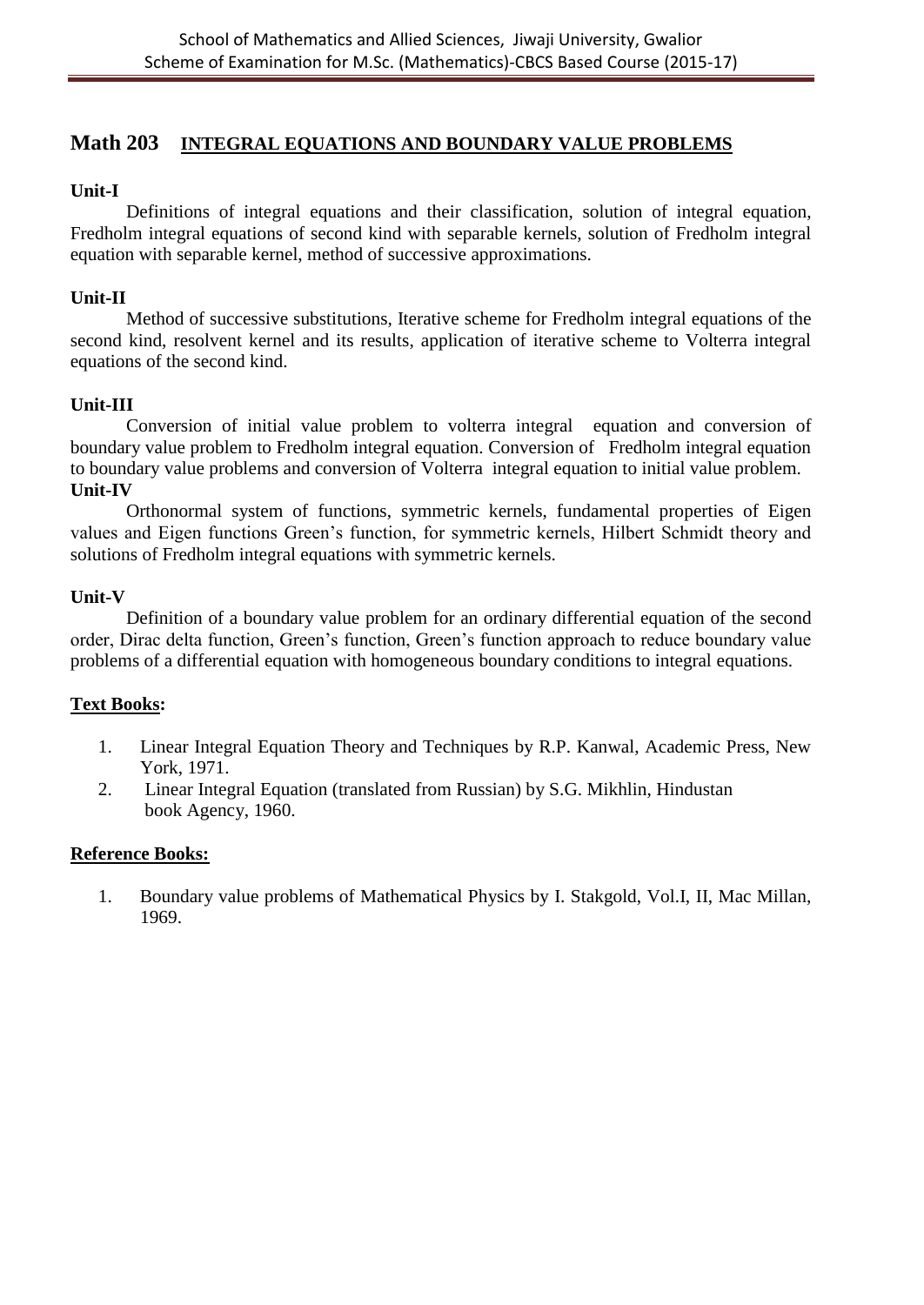## **Math 204 NUMERICAL METHODS**

## **Unit-I**

Solution of Algebraic Transcendental & Polynomial equations: Bisection method, Iteration method based on first-degree equation: Secant method, Regula-Falsi method, Newton-Raphson method, rate of convergence of Newton-Raphson method & Secant method.

## **Unit-II**

System of linear algebraic equations: Gauss Elimination method, Gauss-Jordan Elimination method, Cholesky method. Iteration methods: Jacobi Iteration method, Gauss-Seidel method.

## **Unit-III**

 Interpolation & approximation finite difference operators, Newton's forward and backward interpolation, Central difference interpolation, Lagrange's interpolation, Newton Divided Difference interpolation, Hermite interpolation, Spline interpolation.

## **Unit-IV**

 Differentiation and integration: Numerical differentiation, Numerical integration, Newtoncotes formula, Trapezoidal rule, Simpson's one-third rule, Gauss-Legendre integration method, Lobatto integration method, Radau integration method.

#### **Unit-V**

 Ordinary differential equations- Euler method, Backward Euler method, Midpoint method, Taylor Series method, Runge-Kutta methods, Predictor-Corrector methods.

## **Text Books:**

- 1. Numerical method for Scientific & Engineering Computation by M.K. Jain & R. K. Iyengar & R.K. Jain-Wiley Eastern Ltd.
- 2. Numerical Method by S S Sastry.

## **Reference Book:**

1. Numerical Methods by V.RajaRaman, PHI.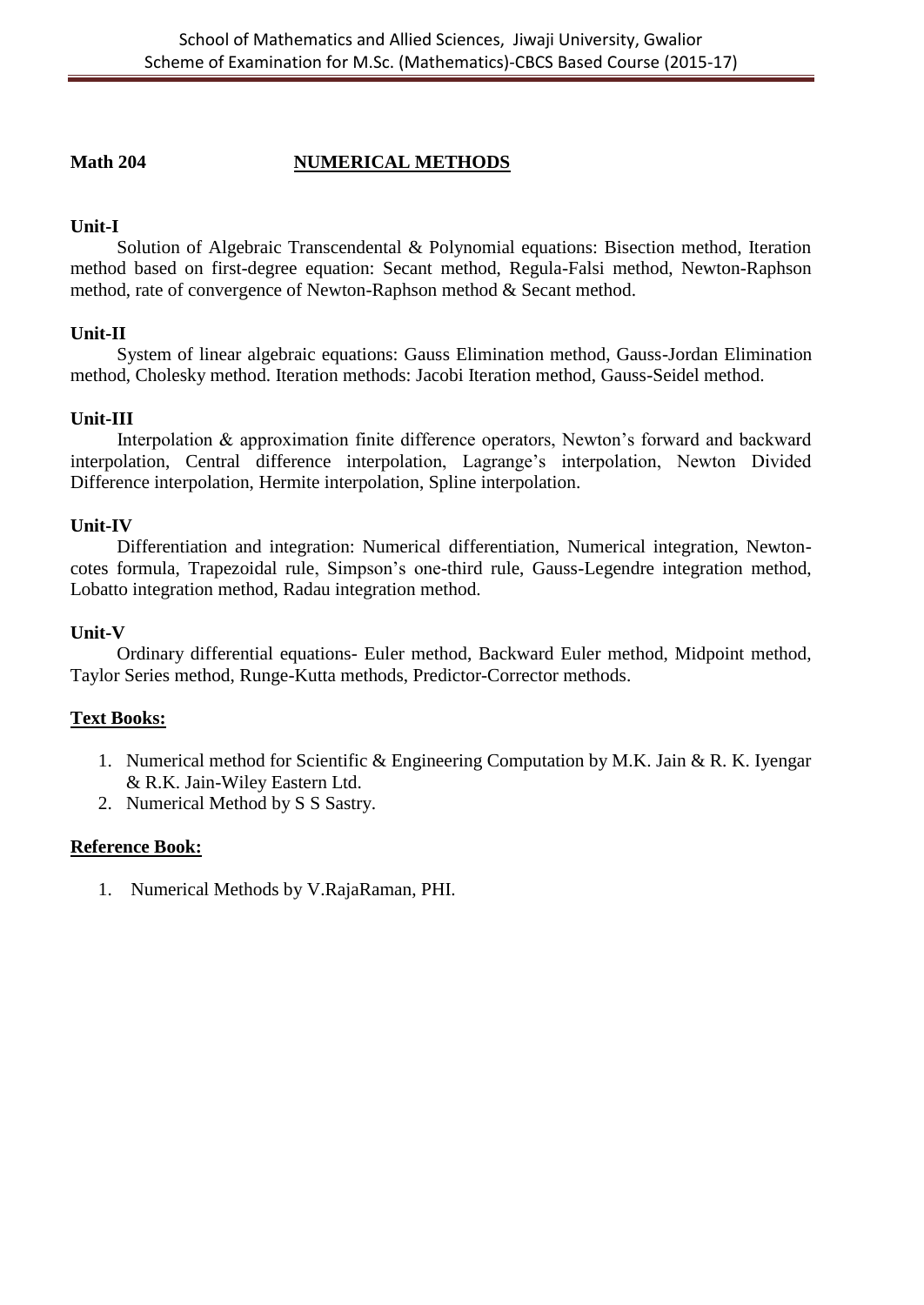## **Math 205 FLUID MECHANICS**

## **Unit-I**

Lagrangian and Eulerian methods, equation of continuity, types of flow lines, velocity potential, stream function irrotationel and rotational motions, vortex lines.

## **Unit-II**

Lagrange's and Euler's equation of motion, Burnoulli's theorem, irrotational motion in two dimensions, complex velocity potential, sources, sinks conformal mapping, theorem of Blasius.

## **Unit-III**

Motion of a sphere through a liquid at rest as infinity, equation of motion of a sphere, stress components in a real fluid.

## **Unit-IV**

Relations between rectangular components of stress convection between stresses and gradients of velocity, Plane Poiceuille and Coquette flows between two parallel plate, flow through tubes of uniform, cross-section in the former of circle, Annulus under constant pressure gradient.

## **Unit-V**

Dynamical similarity, Reynolds number, Prandt's boundary layer, boundary layer equations in two dimension, Blasius solution, boundary layer thickness, displacement thickness, Karman integral conditions, separation of boundary layer flow.

## **Text Books:**

- 1. A Text book of fluid mechanics in SI Units by R.K Rajput.
- 2. An Introduction to fluid Dynamics by R.K. Rathy, Oxford and IBH Published Co.

- 1. Fluid Mechanics (Springer) by Joseph H. Spurk.
- 2. Fluid Mechanics by Irfan A. Khan (H.R.W.).
- 3. An introduction to Fluid Mechanics by G.K. Batchelor, Foundation Books, New Delhi, 1994.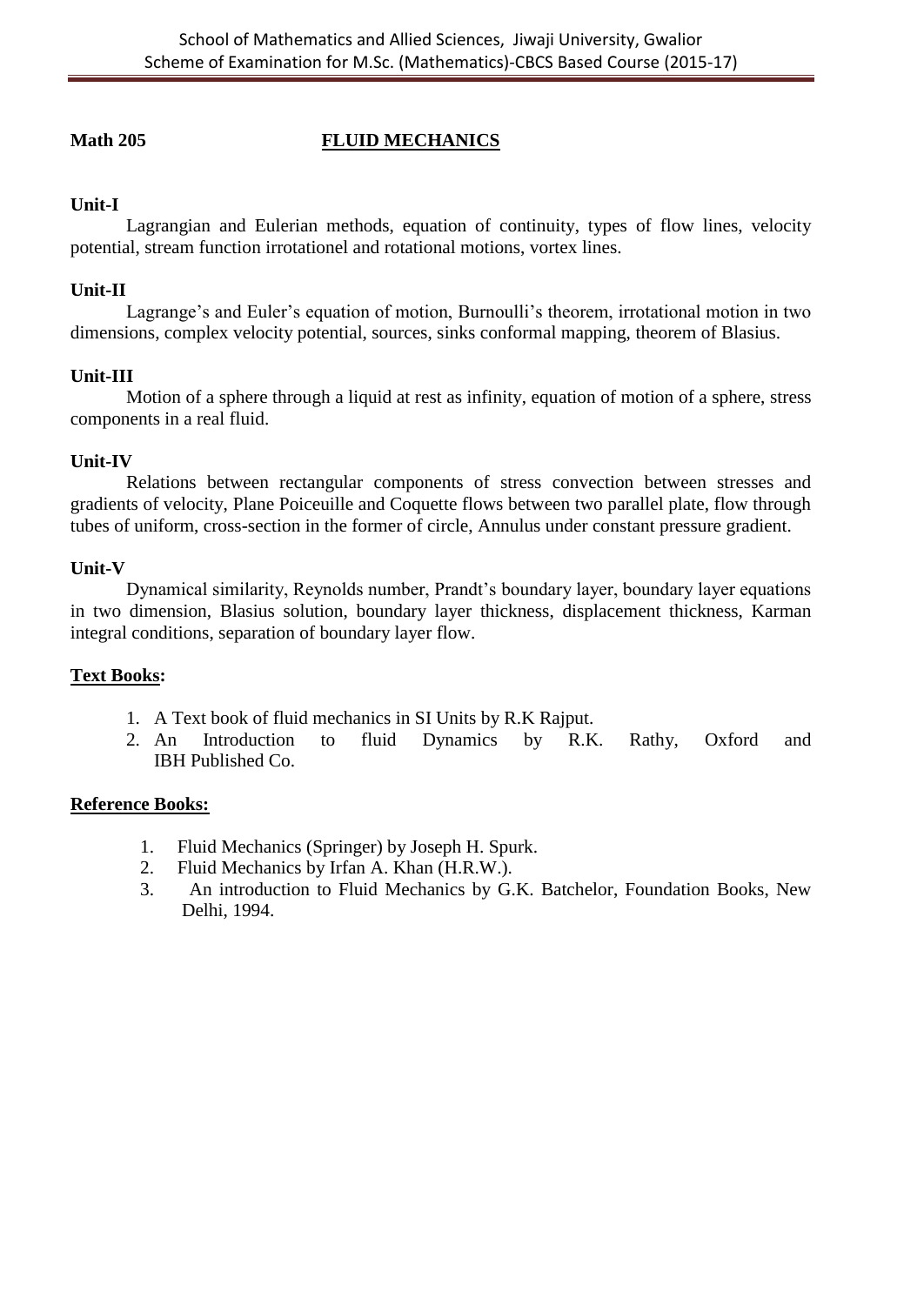## **Math 301 FUNCTIONAL ANALYSIS**

## **Unit-I**

Normed linear spaces, Banach spaces and examples, quotient space of normed linear spaces and its completeness, convex sets and convex functional, lower semi-continuous and upper semicontinuous functions.

## **Unit-II**

Equivalent norms, Riesz lemma, basic properties of finite dimensional normed linear spaces and compactness.Normed linear spaces of bounded linear transformations, dual spaces with examples.

## **Unit-III**

Uniform boundedness theorem and some of its consequences, Open mapping and closed graph theorems, Hahn-Banach theorem for real linear spaces and complex linear spaces.

## **Unit-IV**

Reflexive spaces, Reflexivity of Hilbert spaces, Inner product spaces, Hilbert spaces, Orthonormal sets, Bessel's inequality, Complete orthonormal sets and Parseval's identity, Structure of Hilbert Spaces, Projection theorem.

## Unit-V

Riesz representation theorem, Adjoint of an operator on a Hilbert space, Self- adjoint operators, Positive, Projection, normal and unitary operators, Introduction to Sobolev spaces, Fundamental theorem of variational calculus, bilinear forms,

## **Text Books:**

- 1. Functional Analysis with Applications by A. H. Siddique, Tata McGraw Hill Publishing Company Ltd. New Delhi.
- 2. Introductory Functional analysis with Applications by Kreyszig, John Wiley and Sons, New York.

- 1. Real Analysis by H.L. Royden, Macmillan Publishing Co. Inc., New York, 4<sup>th</sup> Edition, 1993.
- 2. Functional Analysis by B.V. Limaye, Wiley Eastern Ltd.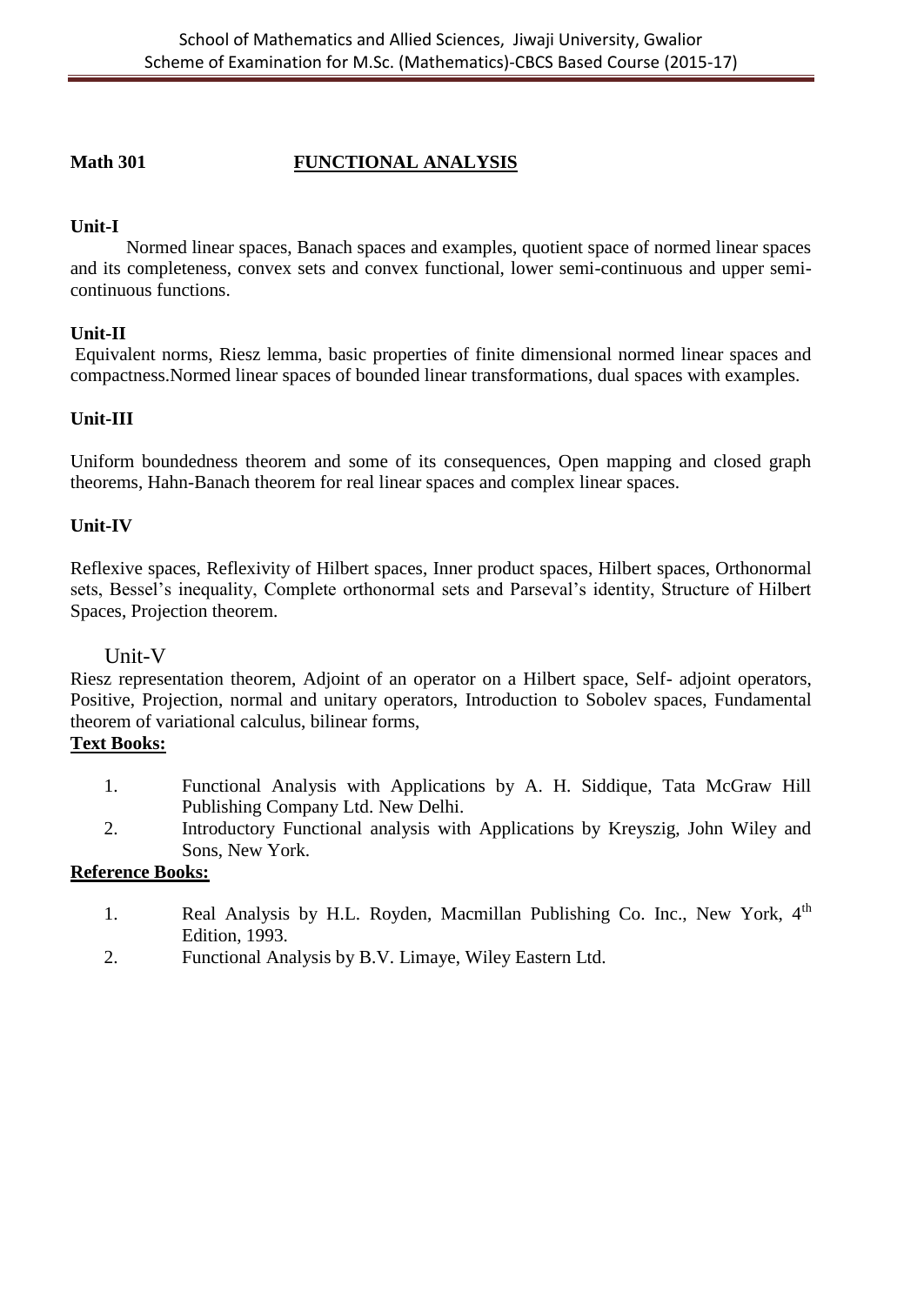## **Math 302 TOPOLOGY**

## **Unit-I**

Topological Spaces: Definition and examples, Open Sets, Closed Sets, Closure neighborhoods, Interior, exterior and boundary, Limit points and derived sets, Basis and Sub basis, Alternate method of defining a topology in terms of Kuratowski Closure operator and Neighbourhood systems.

## **Unit-II**

Continuous functions and homeomorphism, Countability, First and Second countable Spaces, Lindelof theorem, Separable Spaces, Second countability and Separability, The product and box topology.

## **Unit-III**

Connected Spaces, Connected Sets in the real line, Components, Path components, local connectedness, Path connectedness, Local Path connectedness.

## Unit-IV

Compact Spaces, Lebesgue number lemma, Uniform continuity theorem, Limit point compactness, Local compactness and sequential compactness, One point compactification.

## **Unit-V**

Separation axioms, Hausdroff, Regular and Normal Spaces, The Urysohn lemma, Tietze extension theorem, The Uryshon metrization theorem, Completely regular spaces.

## **Text Books:**

- 1. Topology A first course by James R Munkres, Prentice Hall of India, Pvt. Ltd. New Delhi 2000.
- 2. Introduction to Topology and Modern Analysis by G.F. Simonons McGraw Hill Book Co.

## **Reference Book :**

1. General Topology by J.L. Kelley, Van Nostrand, Reinhold Co. New York.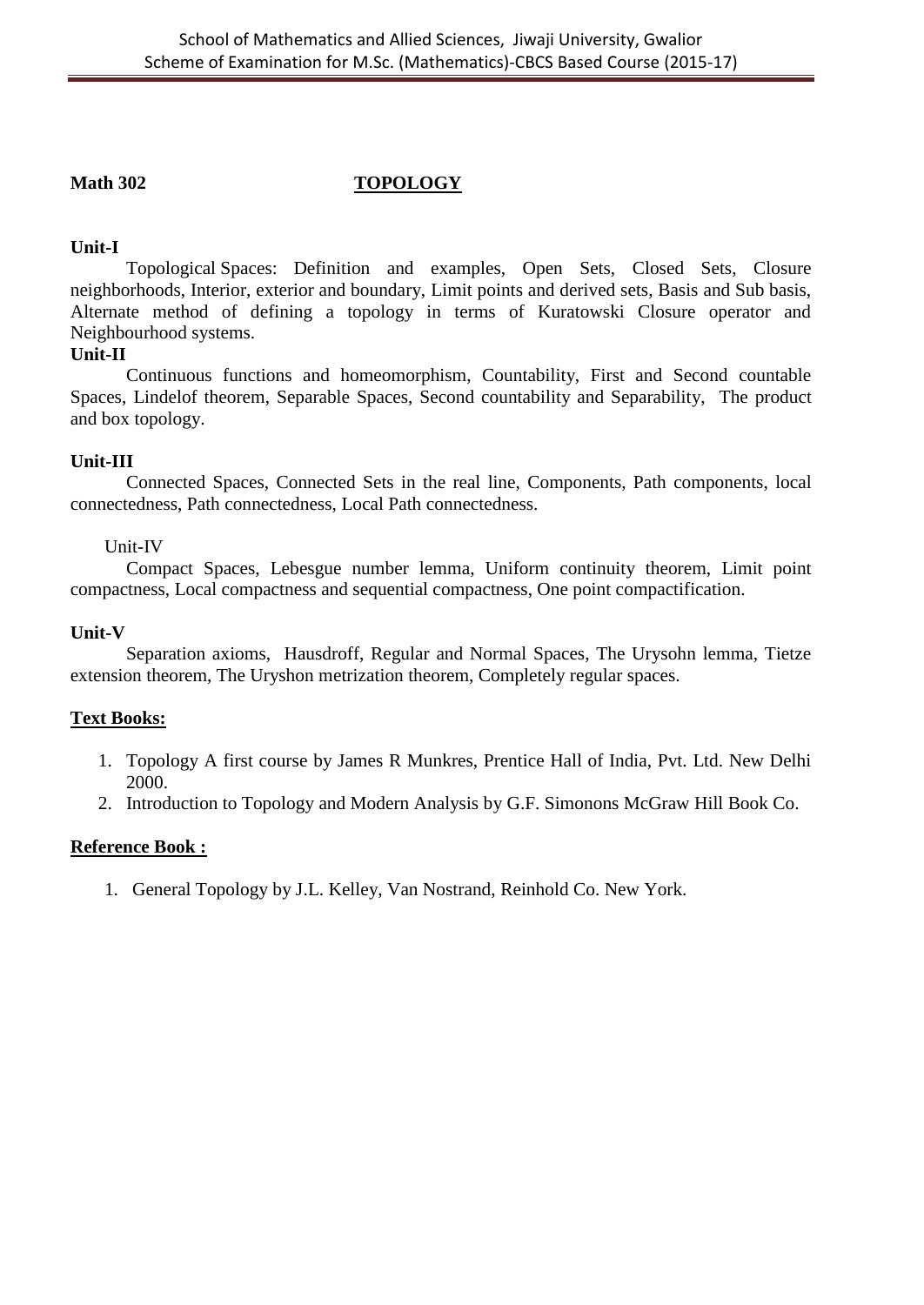## **Math 303 OPERATIONS RESEARCH**

### **Unit-I**

Introduction, Nature and Meaning of O.R. Modelling in operations Research, Features of Operation research, scope of operations research Linear Programming Problem: formulation of L.P.P. solution of L.P.P. Graphical Method, Simplex Methods in Duality, Integer Programming.

## **Unit-II**

Assignment problems: Mathematical formulation, reduction theorem, unbalanced assignment problem, Transportation problem formulation, basic feasible solution – North-Westcorner method, Least cost method, Vogel's Approximation method, Optimum solution: MODI method.

## **Unit-III**

Job sequencing: Processing n jobs through 2 machines, Processing n jobs through 3 machines, Processing 2 Jobs through m machines, Replacement problems: Replacement policy for items whose maintenance cost increase with time and money value is constant, Money value changes with constant rate.

#### **Unit-IV**

Project management: Introduction, network diagram representation, time estimates and critical path with saddle point, rectangular game with out saddle point, Principle of dominance, Graphical method.

#### **Unit-V**

Queuing Theory: Introduction, queuing system Transient and steady traffic inlets, Distribution of arrival distribution of departure, M/M/I: ∞/ FCFS model nonlinear programming: Kuhn-Tucker conditions.

## **Text Books:**

- 1. Linear Programming by G. Hadley, Narosa Publishing House, 1995.
- 2. Operations Research by R.K. Gupta.

- 1. Introduction to Operations Research (Sixth Edition) by F.S. Hillier and G.J. Lieberman Mc Graw Hill International Edition, Industrial Engineering Series, 1995.
- 2. Operations Research by S.D. Sharma.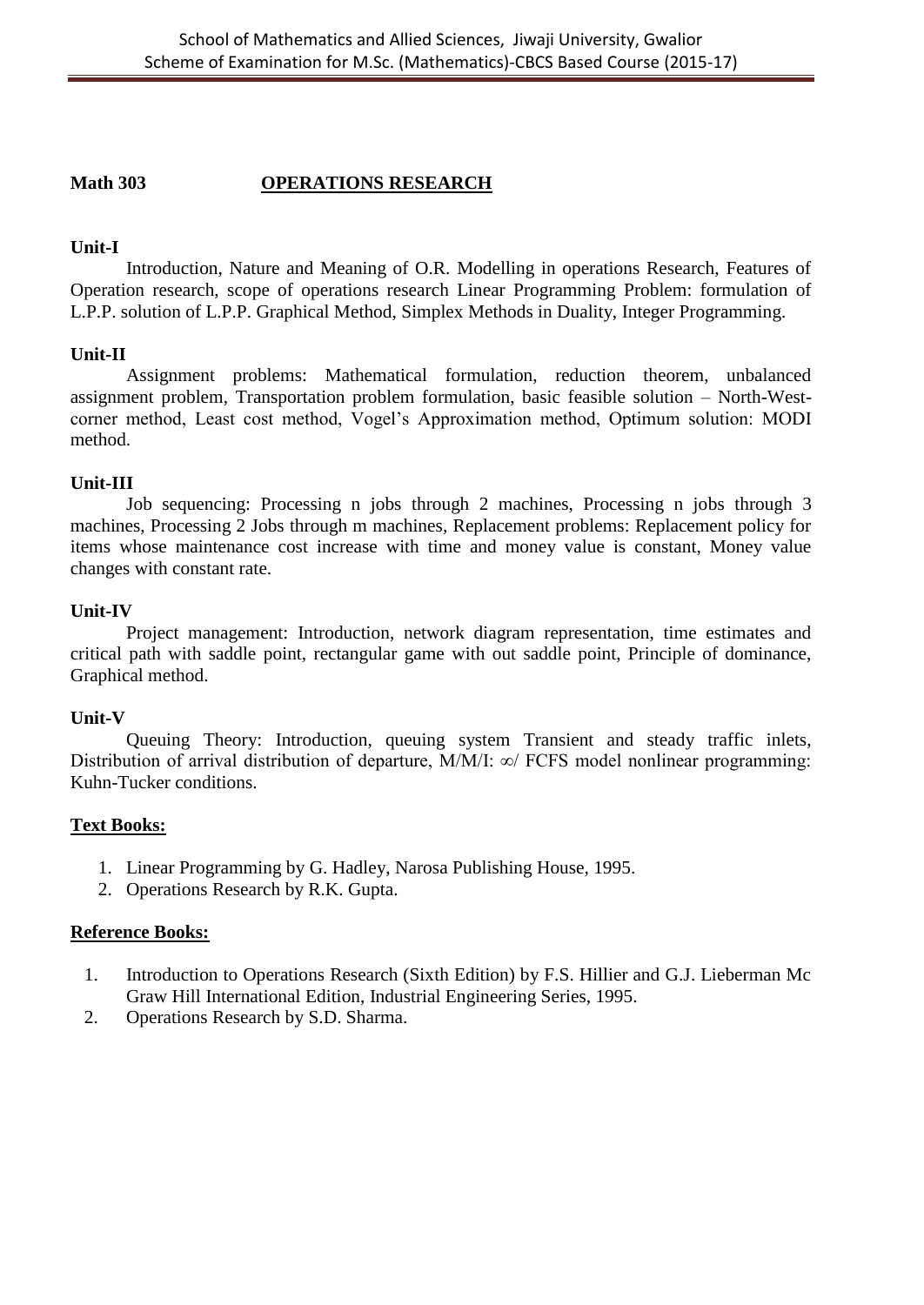## **Math 304 MATHEMATICAL BIOLOGY**

### **Unit-I**

Continuous Growth Models, Delay Models, Linear Analysis of Delay Population Models, Harvesting a Single Natural population, population Model with Age Structure, Fishery Management model.

#### **Unit-II**

Predator- Prey models, Lotka- Volterra Systems, Competition Models, Principle of competitive exclusion, Mutualism or Symbiosis, Stability analysis of Predator- Prey Models, Stability – Analysis of Competition Models.

## **Unit-III**

Epidemic models and the dynamics of infectious diseases: Simple epidemic models, SIS, SIR and SIRS Epidemic Models, Modelling Venereal Diseases, Multi- group Model for Gonorrhea, AIDS: Modelling the Transmission Dynamics of HIV.

#### **Unit-IV**

Introduction to Compartment models, Discrete and continuous transfers, Discrete population Models for a single species, Discrete logistic model, Discrete delay models for single species, solution by eigen value analysis

#### **Unit-V**

Introduction to tracer methods in physiology, Bath-tub models, Continuous infusion into a compartment, Elementary pharmacokinetics, Parameter Estimation in Two-Compartment models, The homogeneous and Non-homogeneous cases.

#### **Text Books:**

- 1. Mathematical Biology (Biomathematics, Volume 19) by J.D. Murray, Springer verlag.
- 2. Linear Models in Biology by M.R. Cullen, Ellis Horwood Ltd.

- 1.Mathematical Models in Biology and Medicines by J.N. Kapur.
- 2.Introduction to Mathematical Biology by S.I. Rubinow, John Wiley & Sons. 1975.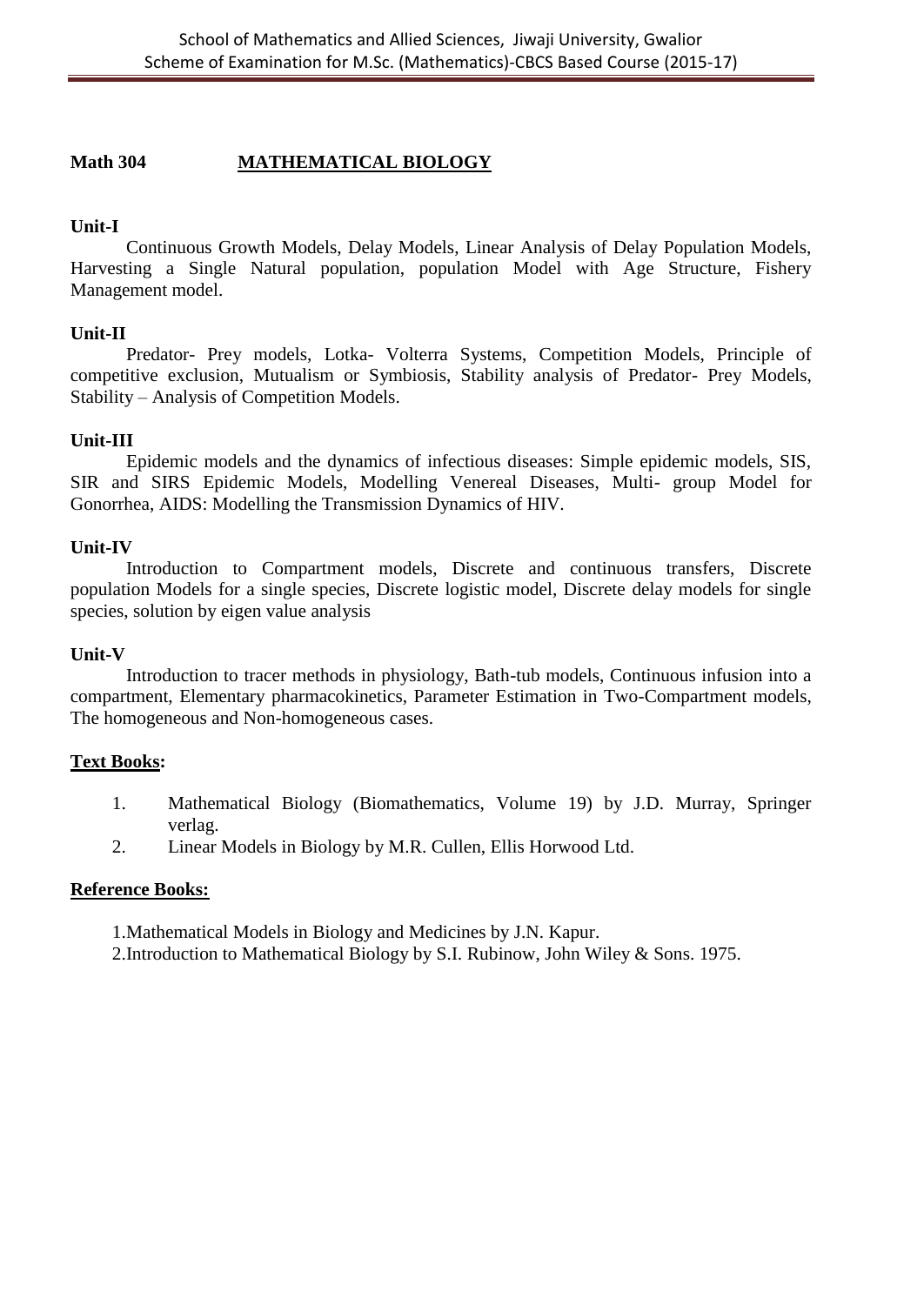## **Math 305 ADVANCED NUMERICAL METHODS**

## **Unit-I**

Introduction, difference calculus, difference operator, linear difference equations, first order equations, general results for linear equations, equations with constant coefficients, equations with variable coefficients.

### **Unit-II**

Classification of partial differential equations, Dirichlet's problem, Cauchy's problem, Finite difference approximations to partial derivatives, Elliptic equation, Numerical solutions of Laplace and Poisson equations, Solution to elliptic equations by relaxation method, solution by Laplace equation by Alternating Direction Implicit (ADI) method.

## **Unit-III**

Parabolic equations, Numerical solution of one dimensional diffusion & heat equations, Schmidt method, Crank-Nicholson method, Iterative methods-Dufort and Frankel method.

#### **Unit-IV**

Hyperbolic equations, the one dimensional wave equation, Numerical solutions of onedimensional wave equation, Numerical solution of one dimensional wave equation by difference schemes, central-difference schemes, D'Alembert solution.

#### **Unit-V**

Variational finite element method with application to one-dimensional problem, solution of time dependent problems in one dimension and two dimension & steady state problems using Ritz's method.

#### **Text Books:**

- 1. Difference Equation-An Introduction with Applications by Walter G. Kelley and Allan C. Peterson, Academic Press Inc., Harcourt Brace Joranovich Publishers, 1991.
- 2. Numerical Solution of Differential Equations by M.K.Jain, New Age International (P) Limited, Publishers.

### **Reference Book:**

1. Applied Numerical Analysis by Gerald & Wheatley, Pearson Education.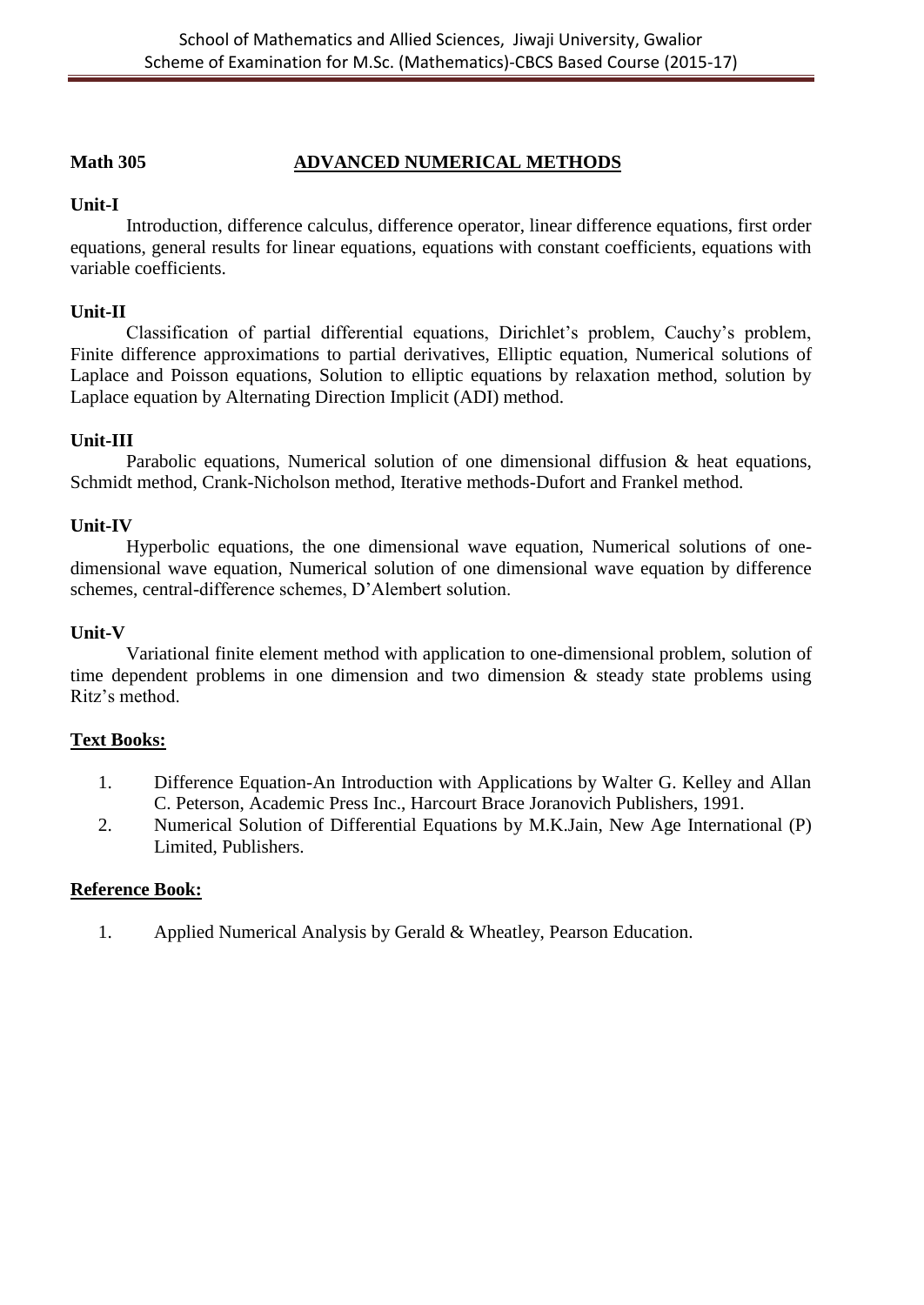## **Math 401 PARTIAL DIFFERENTIAL EQUATIONS**

## **Unit-1**

Methods of solution of dx/P=dy/Q=dz/R

Where P, Q, R, are given functions of x, y, and z, Pfaffian Differential Equations and solution of Pfaffian differential equation in three variables.

Partial Differential Equations of the First order, Linear Equations of the First-Order, Integral Surfaces passing through a given curve,Surfaces Orthogonal to a given system of Surfaces, Lagrange's equation, nonlinear partial Differential Equations of the first order, cauchy's Method of characteristics, compatible systems of first-order Equations, Charpit's Method,Special Types of first-order Equations.

## **Unit-2**

 Introduction,Classification of Second Order Partial Differential Equations (PDE), Canonical Forms, Boundary Value Problems (BVPs),Propeties of Harmonic functions, Separation of Variables method.

## **Unit-3**

Elliptic Differential Equations, Laplace Equation, Poisson Equation, Dirichlet Problem for a Rectangle, Neumann problem for a rectangle, Interior Dirichlet Problem for a Circle, Exterior Dirichlet, Problem for a Circle, Interior Neumann Problem for a Circle, Solution of Laplace Equation in Cylindrical Coordinates, Solution of Laplace Equation in Spherical coordinates.

#### **Unit-4**

 Parabolic Differential Equations, Diffusion Equations, Heat Equation, Occurrence of Diffusion Equation, Boundary Conditions, Elementry Solution of the Diffusion Equation,Dirac Delta Function, Separation of Variables Method, Solution of Diffusion Equation in Cylindrical Coordinates, Solution of Diffusion Equation in Spherical Coordinates.

## **Unit-5**

 Hyperbolic Differential Equations,Wave Equation,Occurrence of the Wave Equation, Solution of One-Dimensional Wave Equation by Canonical Reduction, The Initial Value Problem,D'Alemberts Solution, Vibrating String-Variables Separable Solution, Forced Vibrations-Solution of Nonhomogeneous Equation.

## **Books Recommended:**

1. Introduction to Partial Differential Equations by K.Sankara Rao, PHI

2. Elements of Partial Differential Equations by IAN N. SNEDDON Mc GRAW-HILL Book Company.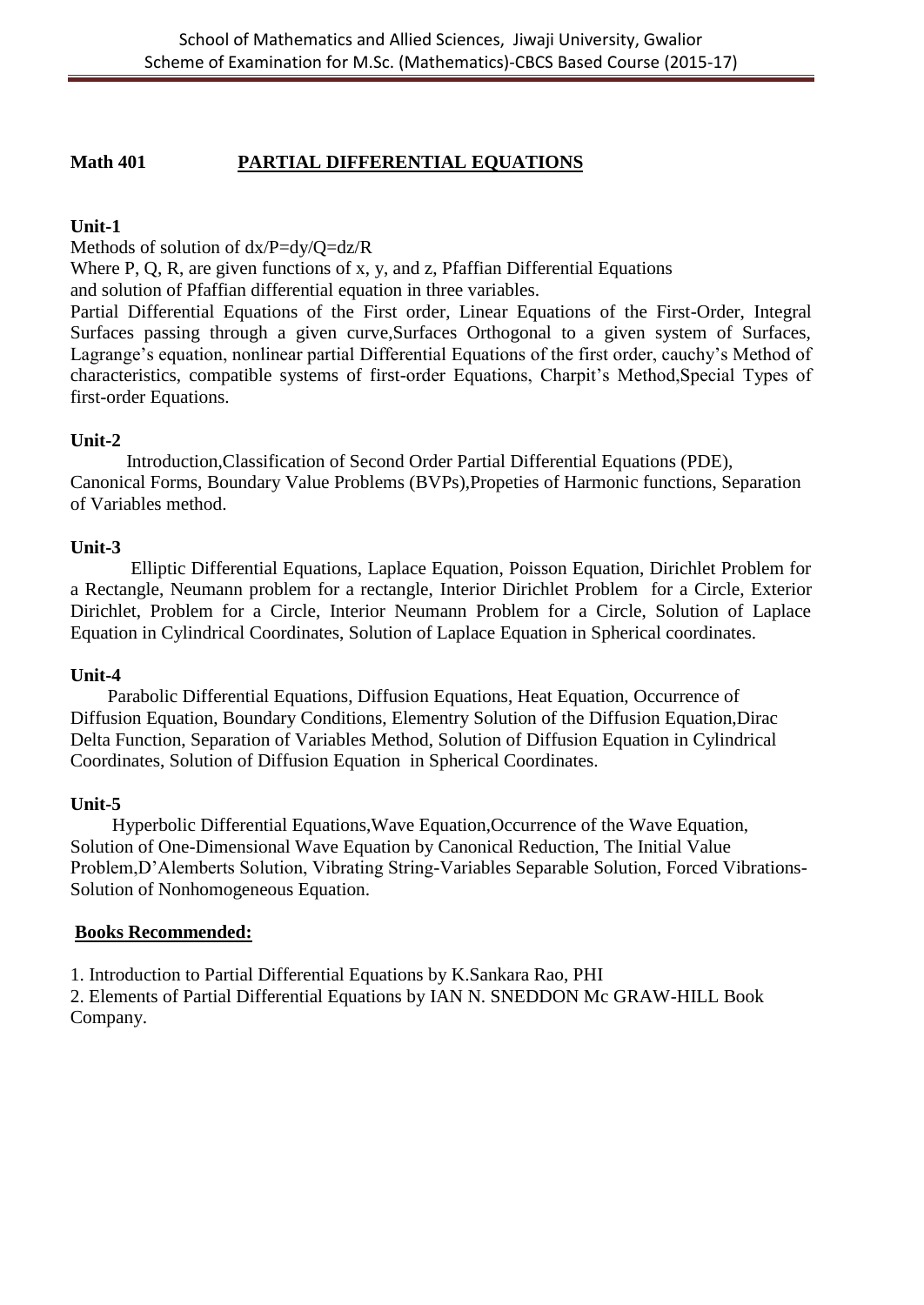## **Math 402 ADVANCED FUNCTIONAL ANALYSIS**

## **Unit-I**

Differentiation in normed spaces, Gateaux derivative, Frechet Derivative, sub- differential, Fixed-point theorems and their applications, Banach contraction principle and its generalization, Applications of Banach contraction principle.

## **Unit-II**

 Definition and examples of topological vector spaces, Convex, Balanced and absorbing sets and their properties, Minkowski's functional, Subspace, Product space and quotient space of a topological vector space.

## **Unit-III**

Finite dimensional topological vector spaces, Locally conex topological vector spaces, Normable and metrizable topological vector spaces, complete topological vector spaces.

## **Unit-IV**

Frechet space, Uniform-boundedness principle, Open mapping theorem and closed graph theorem for Frechet spaces, Banach-Alaoglu theorem.

## **Unit-V**

Variational Inequalities, Lions-Stampacchia theory, Physical phenomena represented by variational inequalities, Extreme points and Extremal sets, Krein-Milman's theorem.

## **Text Books:**

- 1. Functional Analysis With Applications by A.H.Siddiqi, Tata McGraw Hill Publishing Company.
- 2. Linear Topological Spaces by Kelley J.L., Van Nostrand East West Press, New Delhi.

- 1. Topological vector spaces and Distributions by John Horvath, Addison-Wesley Publishing Company, 1966.
- 2. Modern methods in Topological vector spaces by Albert Wilansky, McGraw-Hill, 1978.
- 3. Functional Analysis by K.Chandra Sekhar Rao, Narosa 2002.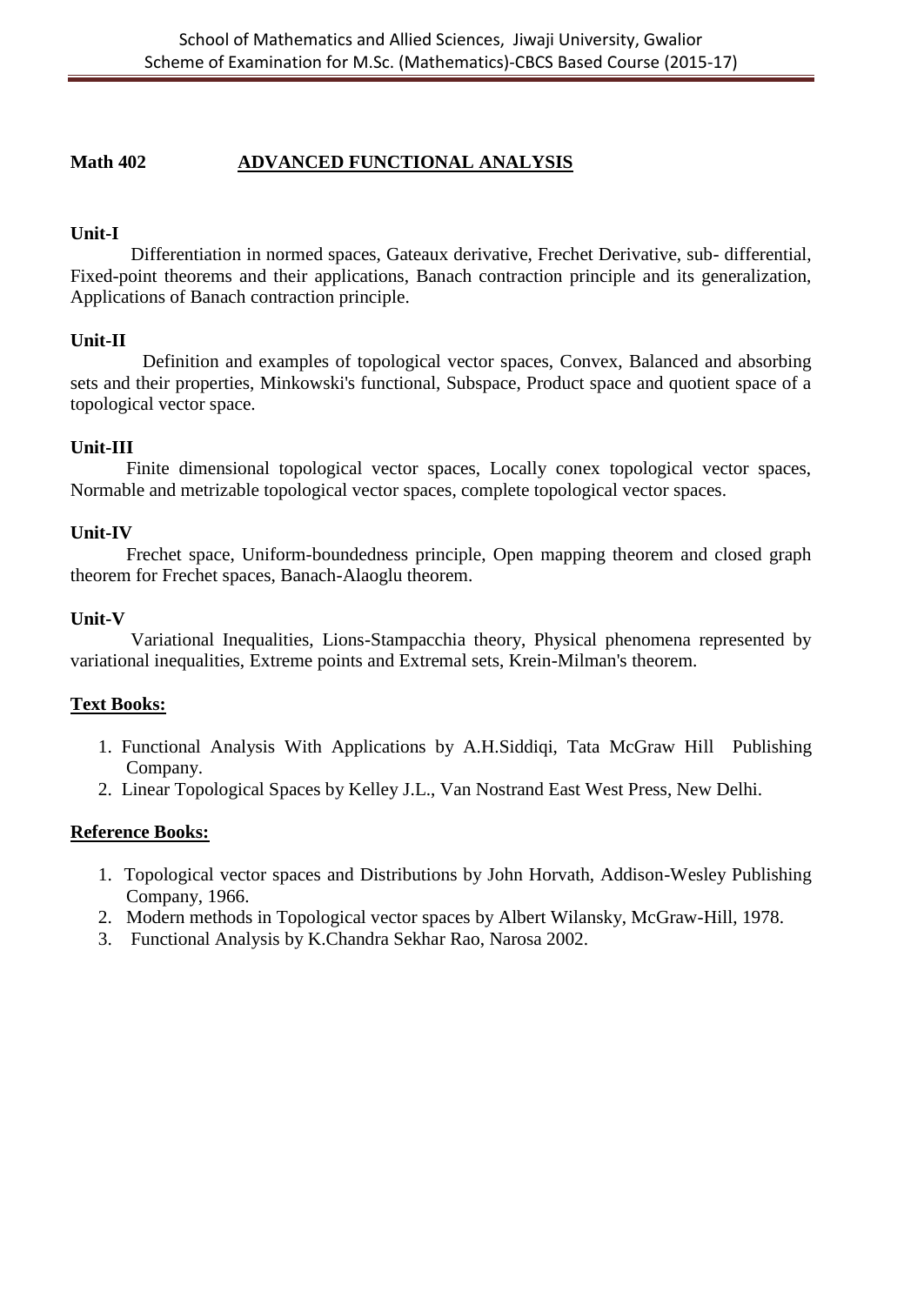## **Math 403 WAVE LETS**

## **Unit-I**

Haar's simple wavelets, Haar wavelet transforms, Inverse Haar wavelet transforms, Multi dimensional wavelets, Two-dimensional Haar wavelets.

## **Unit-II**

Application of wavelets, Noise reduction data compression, Edge detection, Daubechies wavelet (DW), approximation of samples with D' wavelets, Fast DW transform and its inverse.

## **Unit-III**

Inner products and orthogonal projection, Applications of orthogonal projection computer graphics, Computation of functions and wavelets, Discrete and fast Fourier transform with inverse and applications.

## **Unit-IV**

Fourier series for periodic functions, its convergence and inversion, uniform convergence of Fourier series, Bessens inequality, Parsevals inequality.

## **Unit-V**

The Fourier Transform, Convolution and inversion of Fourier transform, weight function, approximate identities.

## **Text Books:**

- 1. Wavelets Made Easy by Y. Nievergelt.
- 2. A first Course on Wavelets by E. Hernandez and G. Weiss.

## **Reference Book:**

1. An Introduction to Wavelets by Chui, Academic Press.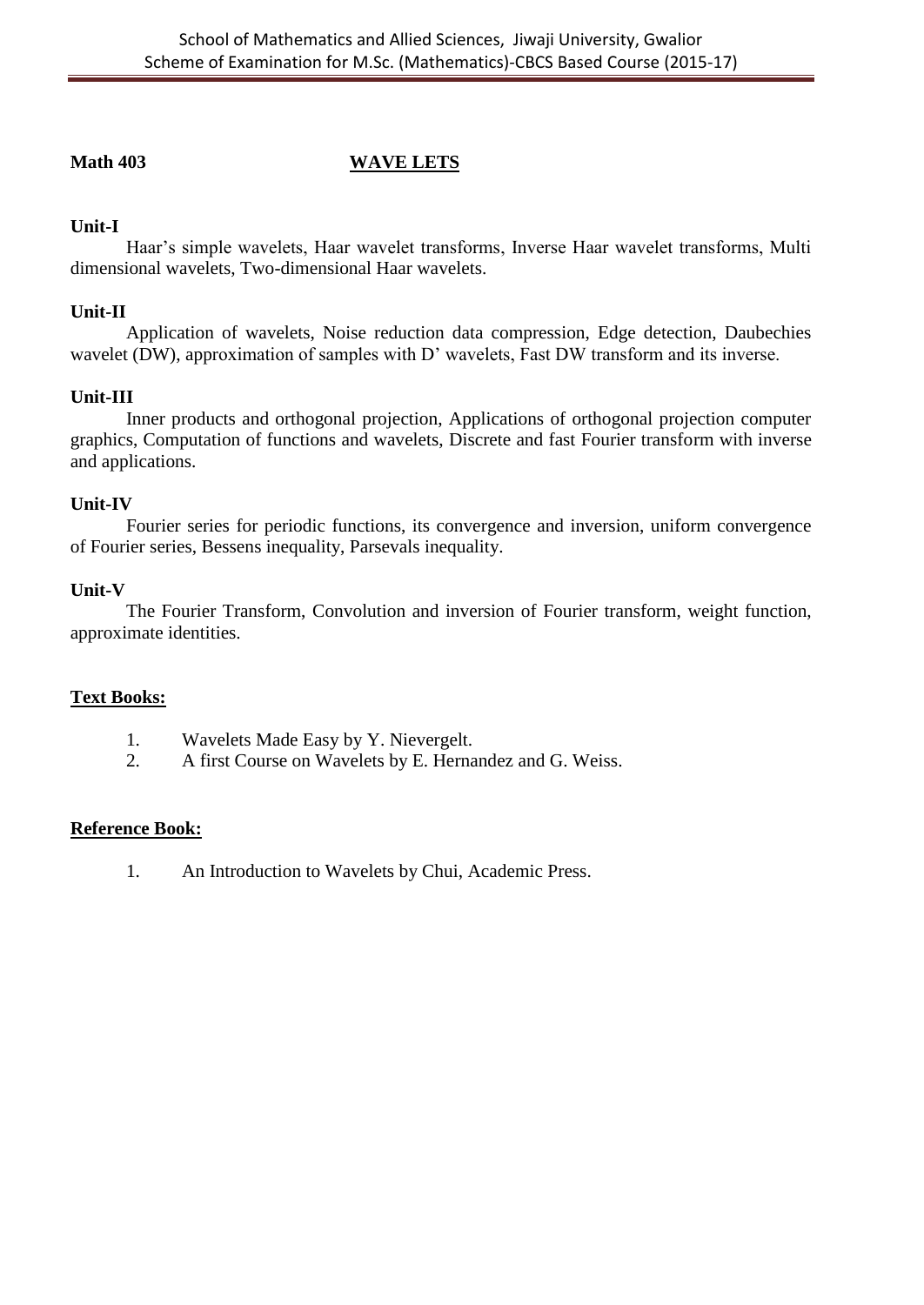## **Math 404 MATHEMATICS OF FINANCE AND INSURANCE**

## **Unit-I**

Elements of Theory of Interest, Cash Flow Valuation, Annuities, Amortization and Sinking Funds, Brief Review of Probability Theory.

### **Unit-II**

Survival Distributions, Life Tables, Valuing Contingent Payments, Life Insurance, Life annuities, Net Premiums, Insurance Models including Expenses.

## **Unit-III**

A Brief Introduction to Financial Markets, Basics of Securities, Stocks, Bonds and Financial Derivatives, Viz Forwards, Futures, Options and Swaps.

## **Unit-IV**

An Introduction to Stochastic Calculus, Stochastic Process, Geometric Brownian motion, Stochastic Integration and Ito's Lemma.

## **Unit-V**

Option Pricing Models -Binomial Model and Black Scholes Option Pricing Model for European Options, Black Scholes Formula and Computation of Greeks.

### **Text Books:**

- 1. Options, Futures and other Derivatives by John C. Hull, Prentice-Hall of India Pvt.Ltd.
- 1. An introduction to Mathematical Finance by Sheldon M. Ross, Cambridge University Press.

- 1. An Introduction to Mathematics of Financial Derivatives by Salih N. Neftci, Academic Press, Inc.
- 2. Mathematics of Financial Markets by Robert J. Elliot & P. E. Kopp Springerverlag, New York Inc.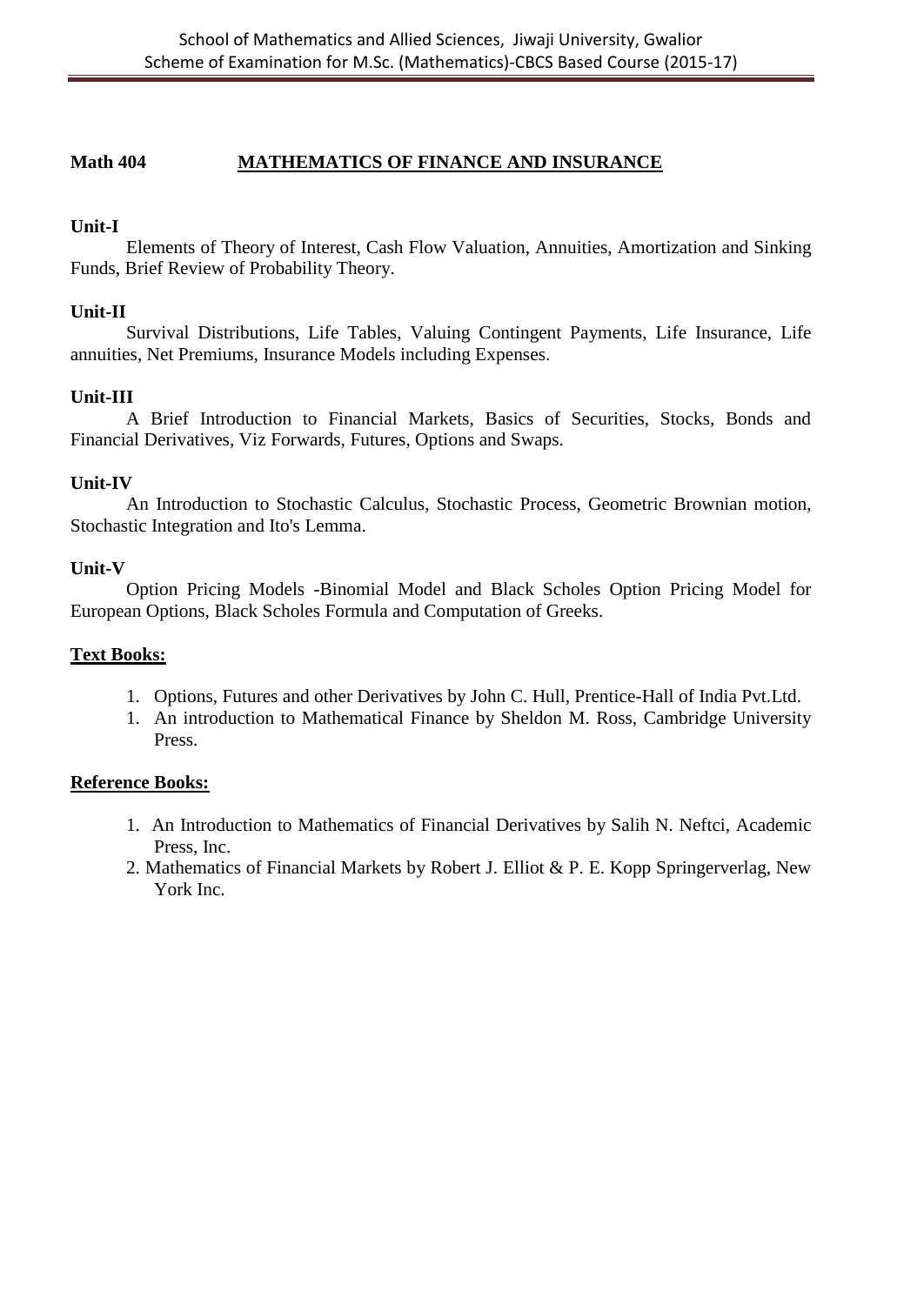## **Math 405 FUZZY SETS AND THEIR APPLICATIONS**

### **Unit- I**

Fuzzy Sets-Basic definitions, A-level sets, convex fuzzy sets, Basic operations on fuzzy sets Types of fuzzy sets, Cartesian products, Algebraic products, Bounded sum and difference, t-Norms and t- co norms.

#### **Unit-II**

The Extension Principle – The Zadeh's extension principle, Image and inverse image of fuzzy sets, Fuzzy numbers, Elements of fuzzy arithmetic.

#### **Unit-III**

Fuzzy Relation and Fuzzy Graphs-Fuzzy relation on fuzzy sets, Composition of fuzzy relations, Min-Max composition and its properties, Fuzzy equivalence relation, Fuzzy compatibility relations, Fuzzy relation equations, Fuzzy graphs, Similarity relation.

#### **Unit-IV**

Possibility Theory-Fuzzy measures, Evidence theory, Necessity measure, Possibility measure, Possibility distribution, Possibility theory and fuzzy sets, Possibility theory versus probability theory.

#### **Unit-V**

Fuzzy Logic-An overview of classical logic, Multivalued logics, Fuzzy propositions, Fuzzy quantifiers, Linguistic variables and hedges, Inference from conditional fuzzy propositions, the compositional rule of inference.

#### **Text Books:**

- 1. Fuzzy set theory and its Applications by H.J. Zimmermann, Allied Publishers Ltd., New Delhi, 1991.
- 2. Fuzzy sets and Fuzzy logic by G.J. Klir and B. Yuan Prentice-Hall of India, New Delhi, 1995.

### **Refenence Book:**

1. Fuzzy Sets, Uncertainty and Information by G.J.Klir, Tina A. Folger Prentice-Hall of India.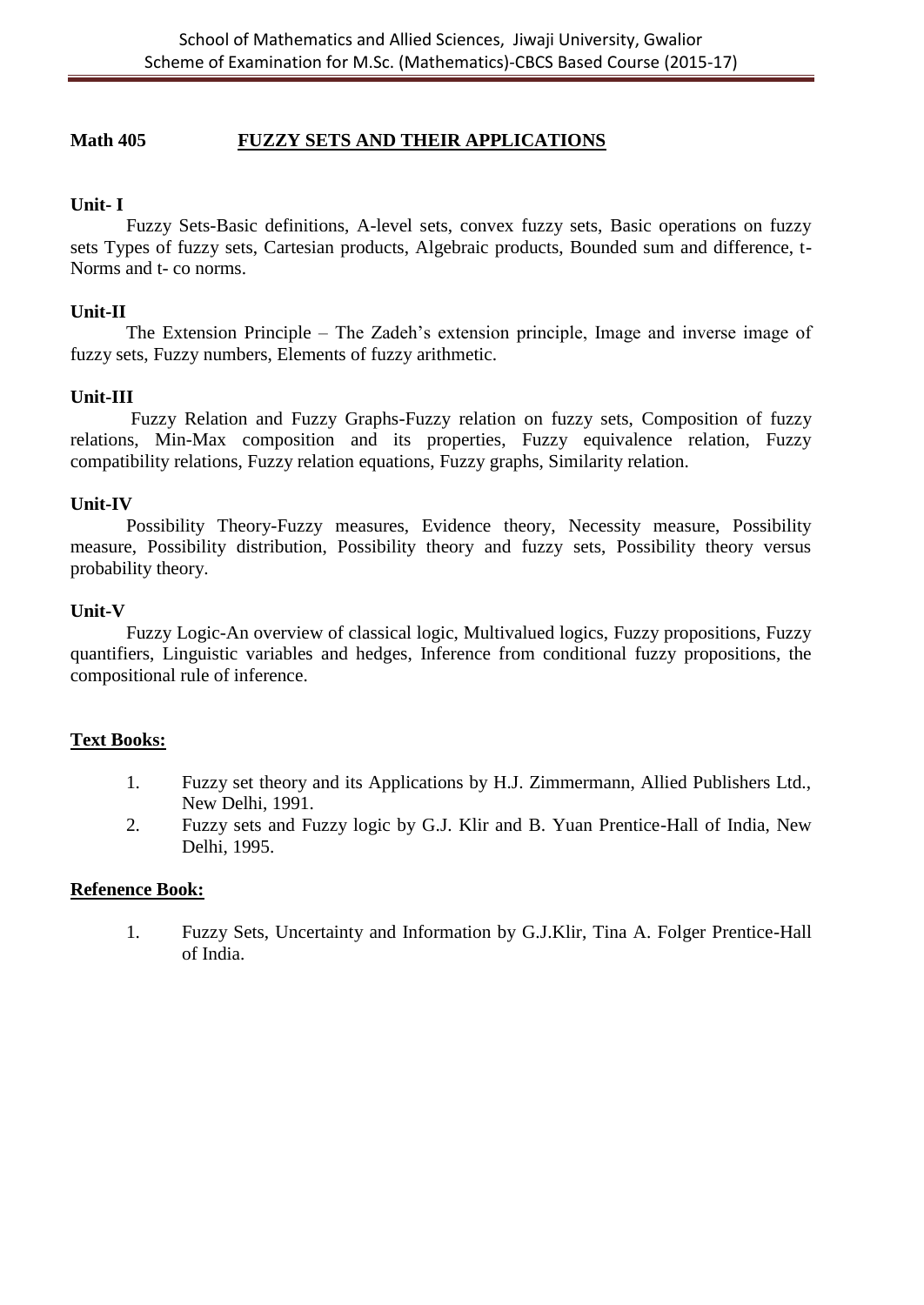## **Math 406 ADVANCED GRAPH THEORY**

## **Unit-I**

Revision of graph theoretic preliminaries, Operations on graphs, Graph Isomorphism disconnected graph and their Components, Traveling salesman problem, round table problem, Konisberg Bridge problem, Eulerian and Hamiltonian Paths and circuits.

## **Unit-II**

Properties of trees, Distance, centre, radius, diameter eccentricity and related theorems, Graph as a metric space, Rooted and binary trees, Labelled graph and trees spanning tree, weighted spanning tree, Shortest path, Fundamental circuits, Rank and nullity, cutsets and cut vertices, Fundamental cutsets.

## **Unit-III**

Connectivity and separability in graphs, Abstract graphs, geometric graphs, planar graphs, kurtowski two graphs, Embedding and regions of a planar graphs, Detection of planarity, Geometric dual and combinational dual.

## **Unit-IV**

Coloring and covering of graphs, Chromatic. Polynomial, chromatic partitioning, Dimmer problem, Dominating sets, Independent sets, Four colour conjecture.

#### **Unit-V**

Digraph and types of digraphs, Digraph and binary relation, Equivalence relation in a graph, Directed path, walk, circuit and connectedness, Eulerian digraph, arborescence matrices A, B and C of digraph, Adjacency metric of a digraph, Algorithms, Kruskal algorithm, Prism algorithm, Dijkastra algorithm.

## **Text Book:**

1. Graph Theory with Applications to Engineering and Computer Science by Narsingh. Deo.

#### **Reference Book:**

1. Graph Theory by Harary.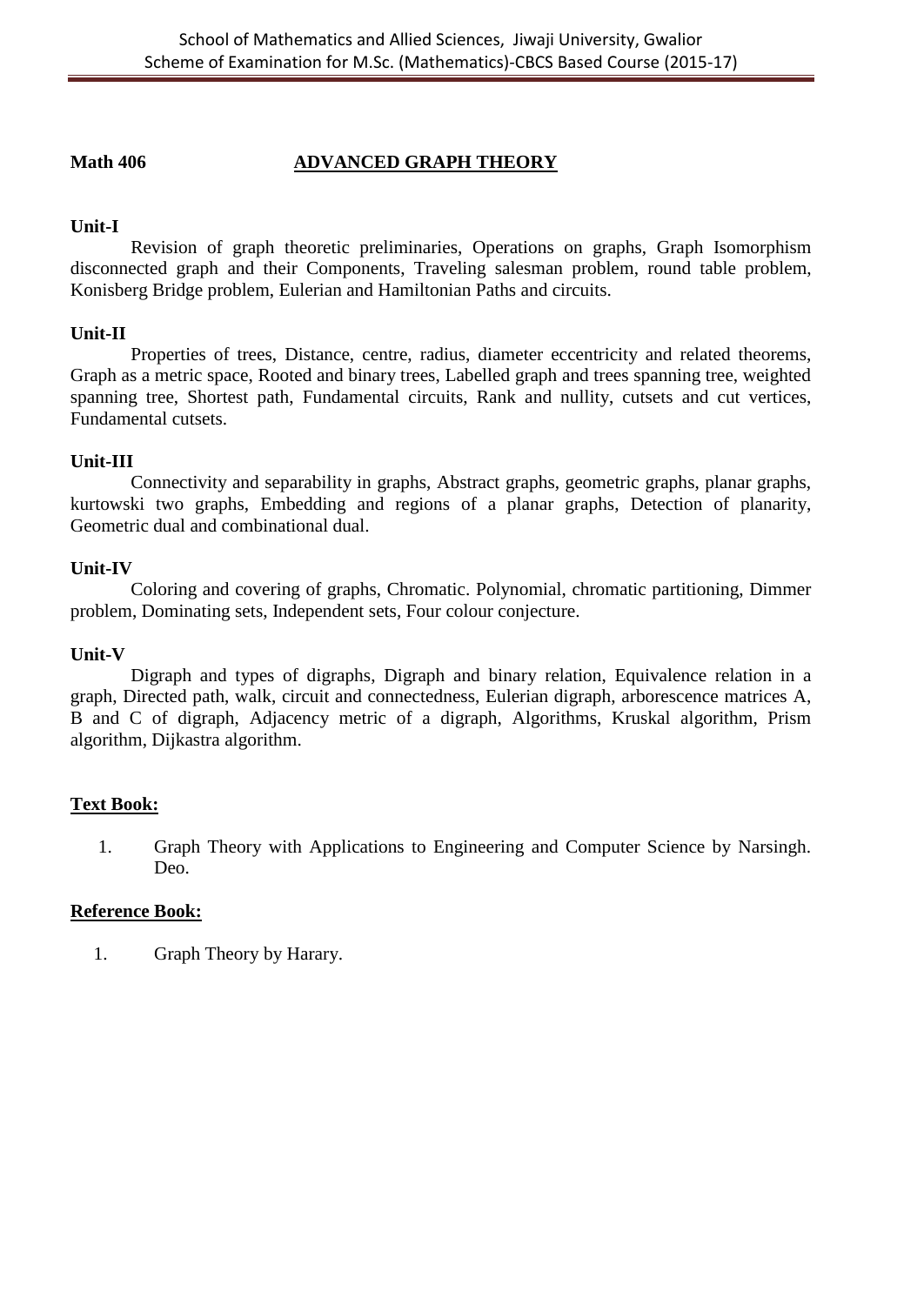## **Math 407 BIO-MECHANICS**

## **Unit-I**

Bio-physics of Human Cardio-vascular system: Types of Blood Vessels, Properties of Blood. Flow in Tubes, Poiseuibles law, Erythrocyte sedimentation Rate I stoke's low, pulsatile flow, Flow in elastic vessels.

## **Unit-II**

Bio-physics of Human Thermo-regulation Heat flow in Human Dermal and sub-dermal ports; Derivation of Governing partial differential Equations Incorporating Micro-circulation and Perspiration.

## **Unit-III**

Solution of steady stale and Unsteady –state flow problems in one dimension, application of finite element method and exact solutions.

### **Unit-IV**

Diffusion processes in biology: diffusion in Tissue, Fick's principle, One, two and three Dimensionals diffusion Problems and their solution, Water Transport, Diffusion Through Membranes.

## **Unit-V**

Respiratory Gas flows, flow in Airways, Interaction Between convection and diffusion, Exchange between Alveolar Gas and Erythrocytes, Pulmonary function Test, Dynamics of Ventilation system.

## **Text Books:**

- 1. Introduction to Mathematical Biology by S.I. Rubinow, J.Wiley & Sons.
- 2. Biomechanics by Y.C. Fung, Springer-verlag.
- 3. Introduction to Biomathematics by V.P. Saxena, Vishwa Prakashan (Wiley-Eastern)

#### **Reference Book:**

1. Biofluid Dynamics by Mazumdar.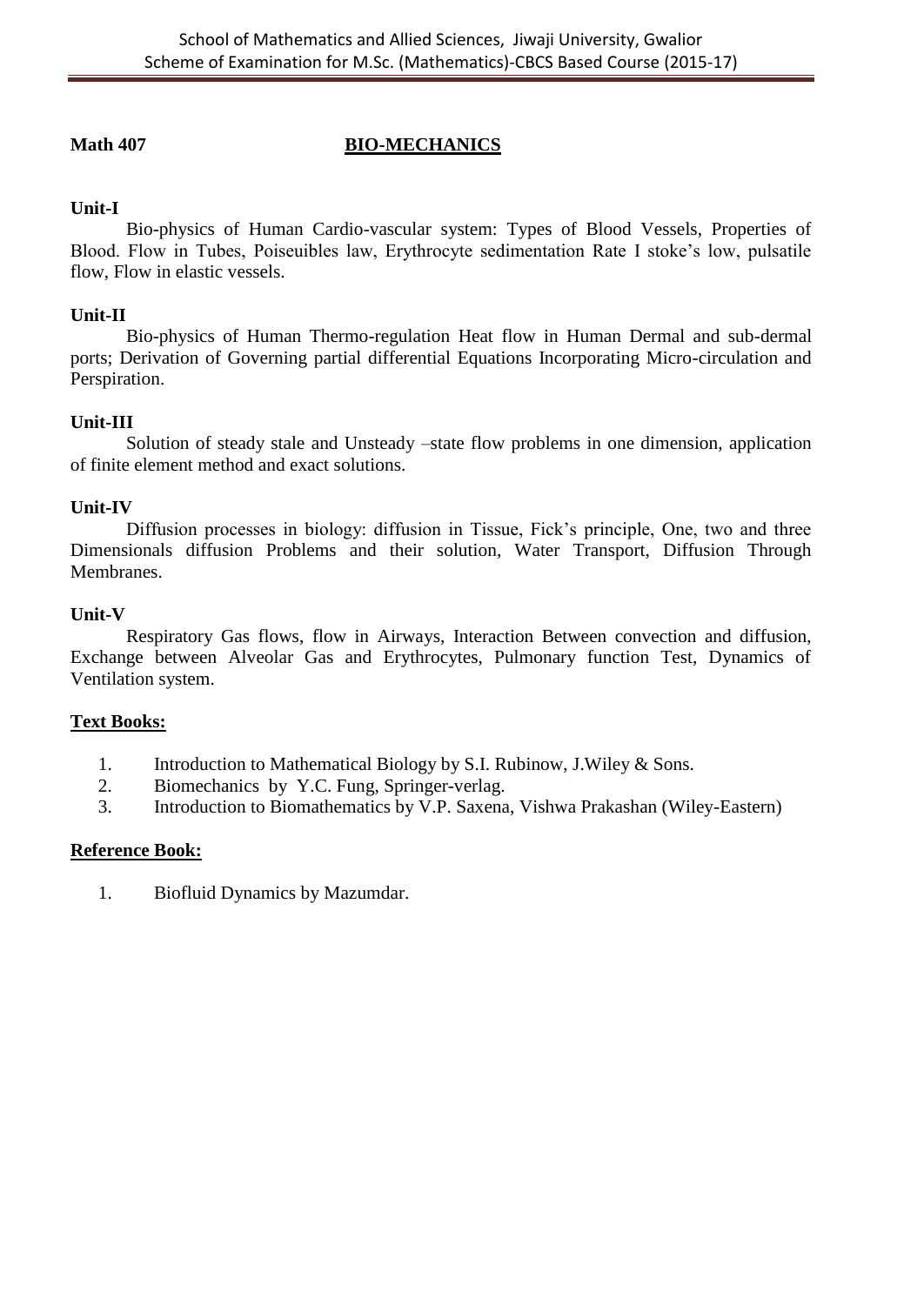## **Math 408 ADVANCED MATHEMATICAL STATISTICS**

## **Unit-I**

 Definitions of central tendencies, Measure of dispersions with variance in detail, Method of least square for curve fitting, correlation & regression.

### **Unit-II**

Theory of probability & distributions: various definitions, additive & multiplicative law, Bayes' theorem. Continuous variable, Mathematical expectation, Binomial, Poisson, Normal distribution, Rectangular distribution, Exponential distribution, Moment generation function, marginal & conditional probability distributions & conditional expectation.

## **Unit-III**

Theory of estimators: Unbiasedness, consistency, efficiency, sufficiency, maximum likelihood estimators, Cramer-Rao inequality and its applications confidence intervals with respect to normal distributions.

#### **Unit-IV**

Exact sampling distributions & tests-  $\varphi^2$ , t, F, Z distributions & tests, Non-parametric tests: Sign test, Wilcoxon's signed rank sumtest, Medial test, Mann Whitney, U-test and run test for randomness.

## **Unit-V**

 Analysis of variance: one way & two-way classifications. Basic principles of design: Replication, randomization, local control, lay out and analysis of completely randomized, randomized block & latin square design, missing plot techniques in randomized block & latin square design.

## **Text Books:**

- 1. Mathematical Statistics by C.E. Weatherburn.
- 2. Fundamentals of Mathematical Statistics by S C Gupta & V K Kapoor- S. Chand & Sons, New Delhi.
- 3. Fundamentals of Applied Statistics by S C Gupta & V K Kapoor, S Chand & Sons, New Delhi.

- 1. An outline of Statistical Theory by Goon, Gupta & Dasgupta.
- 2. Fundamentals of Statistics by Goon, Gupta Dasgupta.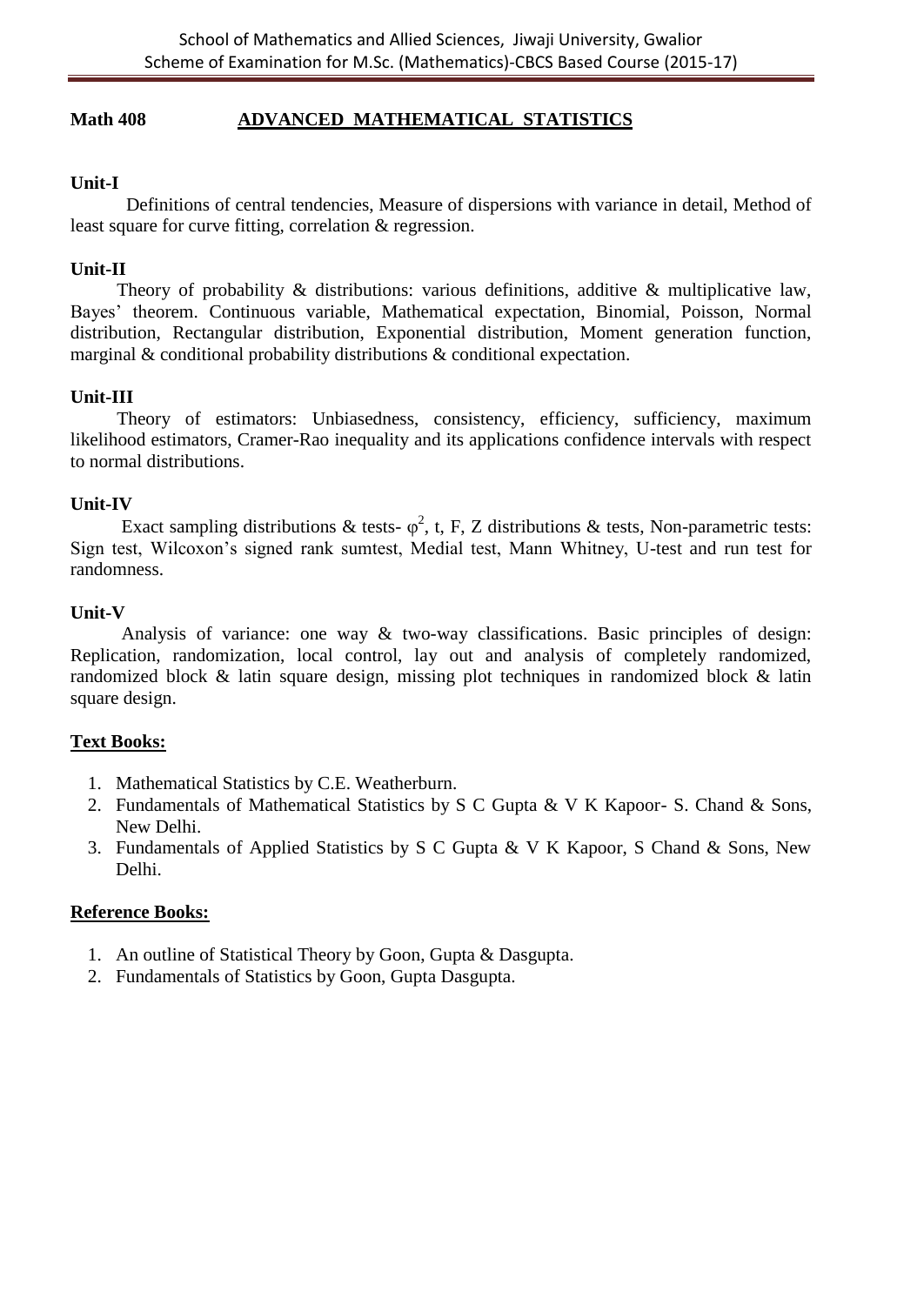#### **Math 409 DISCRETE MATHEMATICAL STRUCTURES**

#### **Unit-I**

Relation, Equivalence relation, Partitioning, Fundamental theorem on equivalence relation, ordered sets, First and last elements, maximal and minimal elements, upper and lower bounds, similar sets, Totally ordered sets, well ordered sets, Axioms of choice, Zorn's lemma, Well ordering theorem (Statements only), Inclusion exclusion principle & Pigeon Hole principle.

#### **Unit-II**

 Mathematical logic: Propositions and logical operators, Contradictions and Tautologies, Equivalence & Implication, Duality NAND and NOR connections, Functionally complete sets, Two-state devices and statement logic, Normal forms, Predicate calculus, Free and bound variables.

#### **Unit-III**

 Lattice-Definition & examples, Distributive lattice, modular lattice, Bounded lattice, complemented lattice, Boolean lattice, Sublattice.

#### **Unit-IV**

 Boolean algebra- Definition & examples, Basic Boolean algebra laws Principle of duality, Applications of Boolean algebra, Boolean functions, Disjunctive & Conjunctive normal forms, Switching circuits, Minimization of switches.

#### **Unit-V**

 Mathematical Induction, Recursion, Recursion and iteration, closed form expression, sequence of integers, Recurrence relation, linear recurrence relation, Homogeneous recurrence, Recurrence relations obtained from solutions, Solving linear homogeneous recurrence relation, solving linear non-homogeneous recurrence relations, Generating functions, solution of recurrence relation using generating functions.

#### **Text Books:**

- 1. Discrete Mathematics by N Ch. S N Iyengar, V M Chandra Sekharan, K A Venkatesh, P.S. Arunachalam- Vikas Publishing House Pvt. Ltd.
- 2. Set Theory-Schaum outline series.

- 2. Discrete Mathematics and its applications by Kenneth H. Rosen Tata McGraw Hill Pub. Ltd.
- 3. Discrete Mathematics for Computer Scientists by J K Truss, Pearson Education Asia Ltd.
- 4. Discrete Mathematical Structures with Applications by J P Tremblay, R. Manohar Data McGraw Hill Pub. Company Ltd.